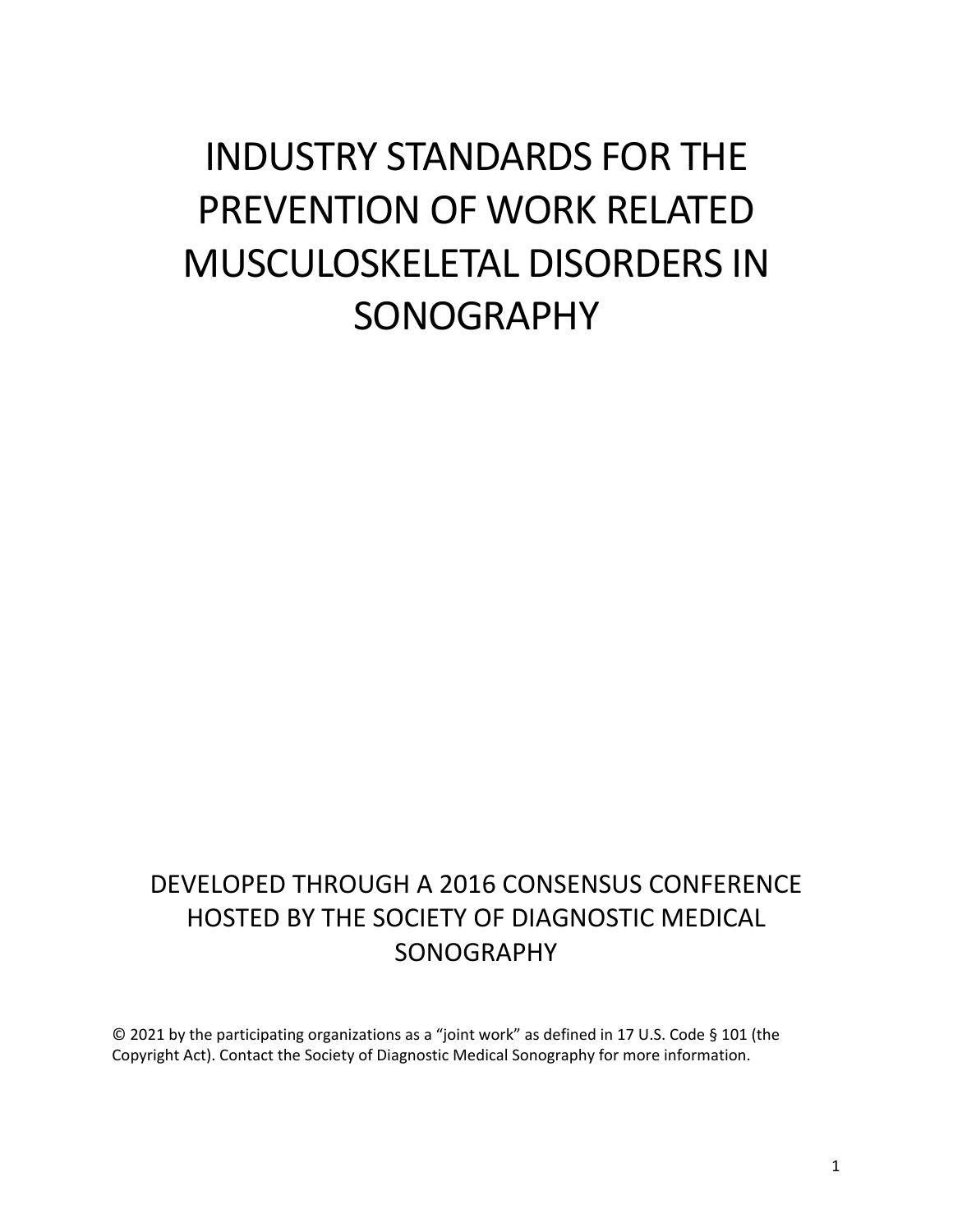# SUMMARY

The *Industry Standards for the Prevention of Work Related Musculoskeletal Disorders (WRMSDs) in Sonography* is the work product of a 2016 Consensus Conference on Work Related Musculoskeletal Disorders involving 26 sonography-related professional organizations, accreditation bodies, and manufacturers. The organizations listed below, working collaboratively, and representing the sonographic professional community, updated the 2003 standards for use by clinical, academic, and manufacturing related sonographic industries. The objective of this project was to produce a detailed resource that, when implemented, may assist in the reduction of WRMSDs among users of sonographic equipment.

# 2016 CONSENSUS CONFERENCE SPEAKERS

The following content experts presented on occupational safety and health, the current research on WRMSDs in sonography, and point-of-care and sonography at the Consensus Conference.

#### **Occupational Safety and Health**

Susan L. Murphey, BS, RDMS, RDCS, CECD President, Essential WorkWellness

#### **Current Research on WRMSDs**

Kevin D. Evans, PhD, RT(R)(M)(BD), RDMS, RVS, FSDMS Professor, The Ohio State University/College of Medicine Laboratory for Investigatory Imaging, Director

#### **Point-of-Care and Sonography**

Dan Merton, BS, RDMS, FSDMS, FAIUM Senior Project Manager, ECRI Institute

# 2016 CONSENSUS CONFERENCE ATTENDING ORGANIZATIONS

The following organizations were represented at the Consensus Conference. The organizations that have formally endorsed the document are identified with the † symbol. Supporting organizations are identified with the \* symbol. (Note: Some organizations have internal policies that do not permit endorsement of external documents. "Supporting organization" denotes a more limited level of review and approval than endorsement and means the organization considers the clinical document to be of educational value, although it may not agree with every recommendation or statement in the document.)

- AHRA: The Association for Medical Imaging Management †
- Alliance for Physician Certification & Advancement \*
- American College of Phlebology
- American College of Radiology
- American Institute of Ultrasound in Medicine \*
- American Registry for Diagnostic Medical Sonography \*
- American Registry of Radiologic Technologists †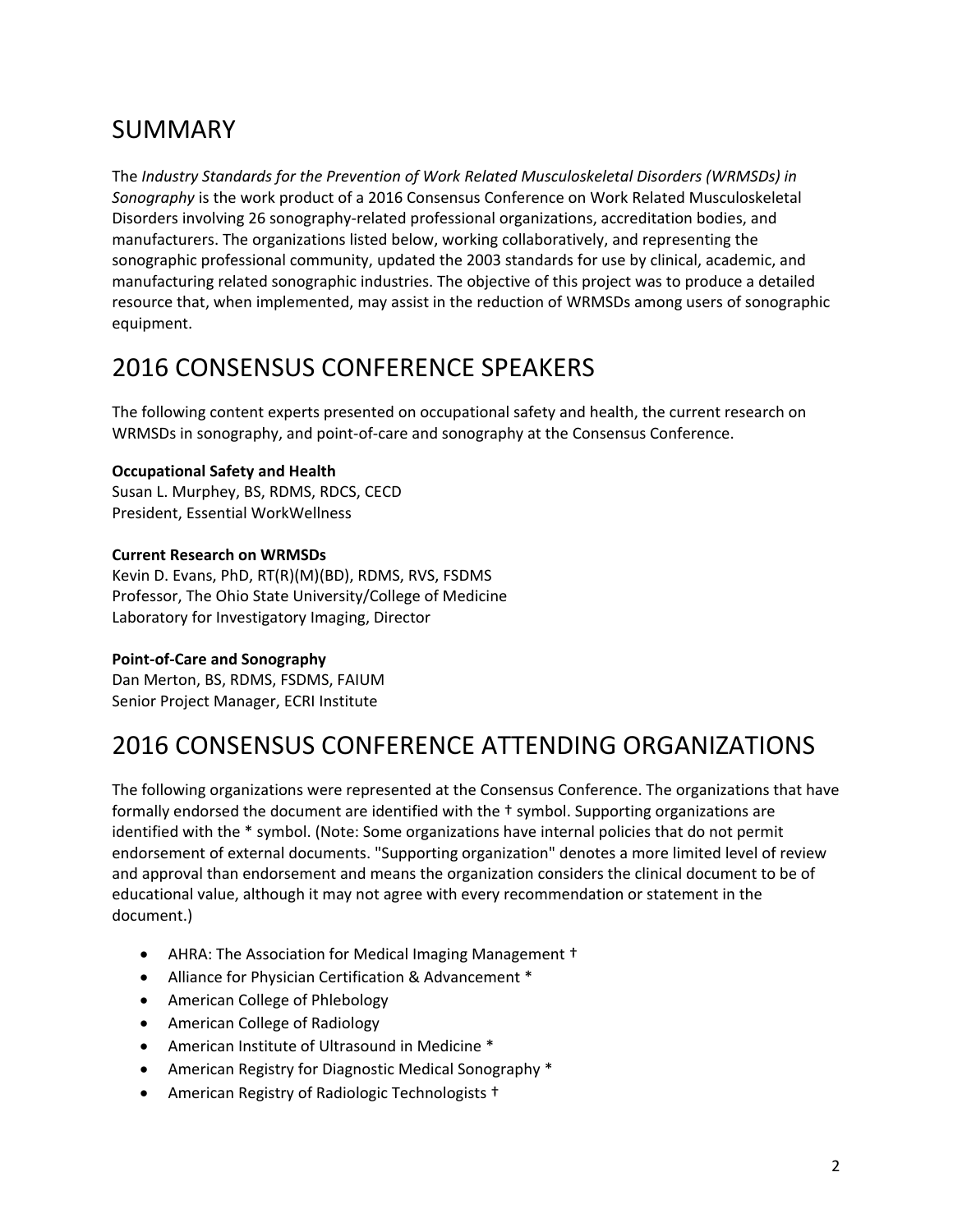- American Society of Echocardiography <sup>+</sup>
- **•** Biodex Medical Systems, Inc.
- Cardiovascular Credentialing International \*
- Carestream
- ECRI Institute \*
- ESAOTE †
- Essential WorkWellness †
- GE Healthcare \*
- **•** Intersocietal Accreditation Commission
- Joint Review Committee on Education in Cardiovascular Technology
- Joint Review Committee on Education in Diagnostic Medical Sonography †
- Medical Positioning, Inc. <sup>†</sup>
- Mindray/Zonare
- Philips
- Society of Diagnostic Medical Sonography +
- Society of Radiologists in Ultrasound +
- Society for Vascular Ultrasound <sup>+</sup>
- Society of Nuclear Medicine and Molecular Imaging Technologist Section
- Sonography Canada \*
- Sound Ergonomics +

# OTHER SUPPORTING/ENDORSING ORGANIZATIONS

Other organizations that did not participate in the Consensus Conference, but have formally endorsed the document are identified with the † symbol. Non-participating supporting organizations are identified with the \* symbol. (Note: Some organizations have internal policies that do not permit endorsement of external documents. "Supporting organization" denotes a more limited level of review and approval than endorsement and means the organization considers the clinical document to be of educational value, although it may not agree with every recommendation or statement in the document.)

- Australasian Sonographers Association †
- Committee on Accreditation for Advanced Cardiovascular Sonography \*
- Samsung +

# ACKNOWLEDGEMENTS

The SDMS would like to acknowledge and thank Susan L. Murphey BS, RDMS, RDCS, CECD of Essential WorkWellness for her work compiling the input of the 2016 Consensus Conference attendees into the updated *Industry Standards for the Prevention of Work Related Musculoskeletal Disorders (WRMSDs) in Sonography.*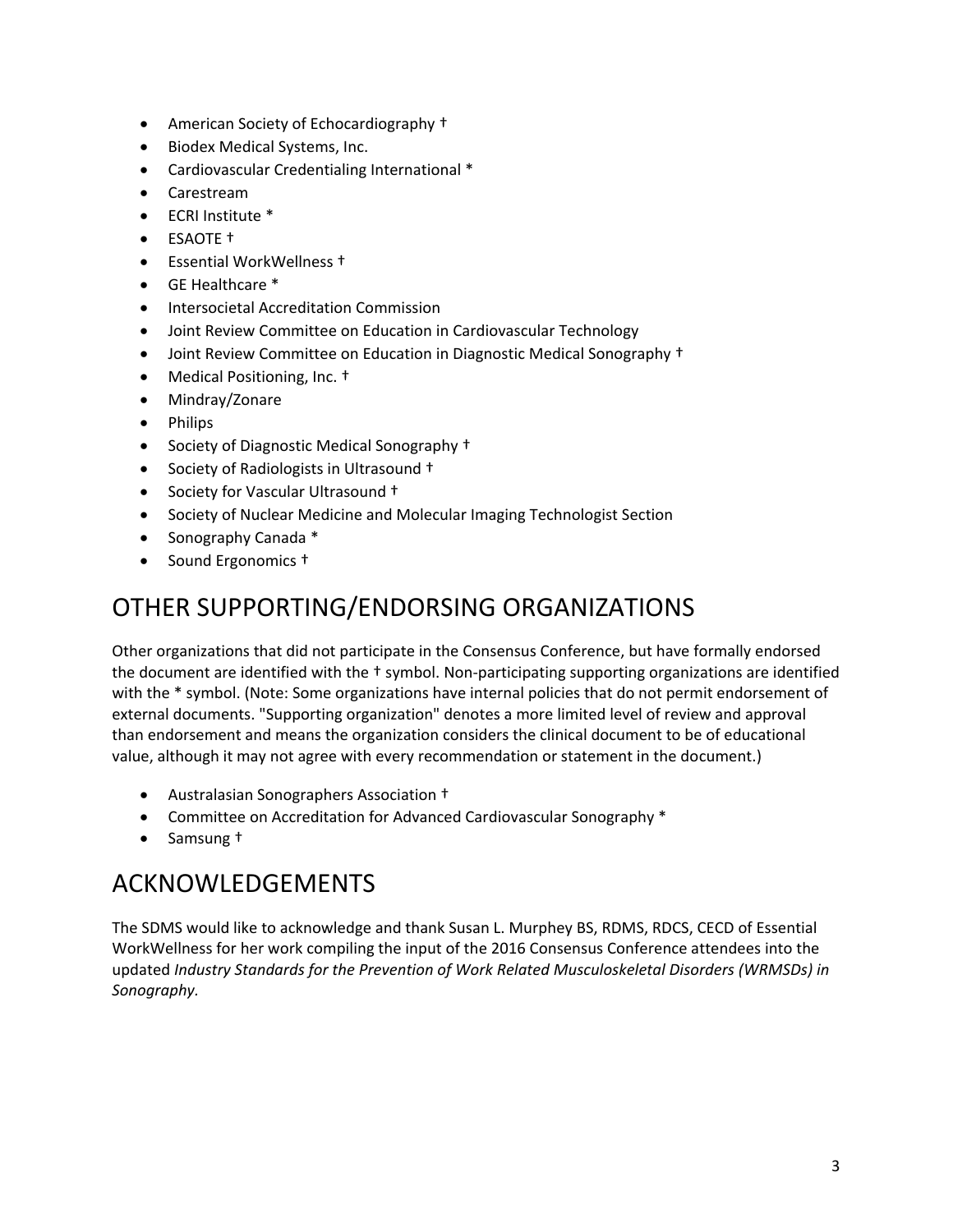# BACKGROUND

Work Related Musculoskeletal Disorders (WRMSDs) are painful injuries affecting the muscles, nerves, ligaments, and tendons of up to 90% of sonographers and other users of diagnostic medical sonography. WRMSDs develop gradually over a period of time from repeated exposure to risk factors and are among the most frequently reported cause of restricted or lost work time. WRMSDs can impose a substantial personal toll on those affected since they may no longer be able to work or perform simple personal tasks and activities of daily living.

The *Industry Standards for the Prevention of Work Related Musculoskeletal Disorders in Sonography*  were developed to expand, and make specific to sonography, abatement methods included in the Occupational Safety and Health Act, which is supported by the Occupational Safety and Health Administration (OSHA) and National Institute for Occupational Safety and Health (NIOSH).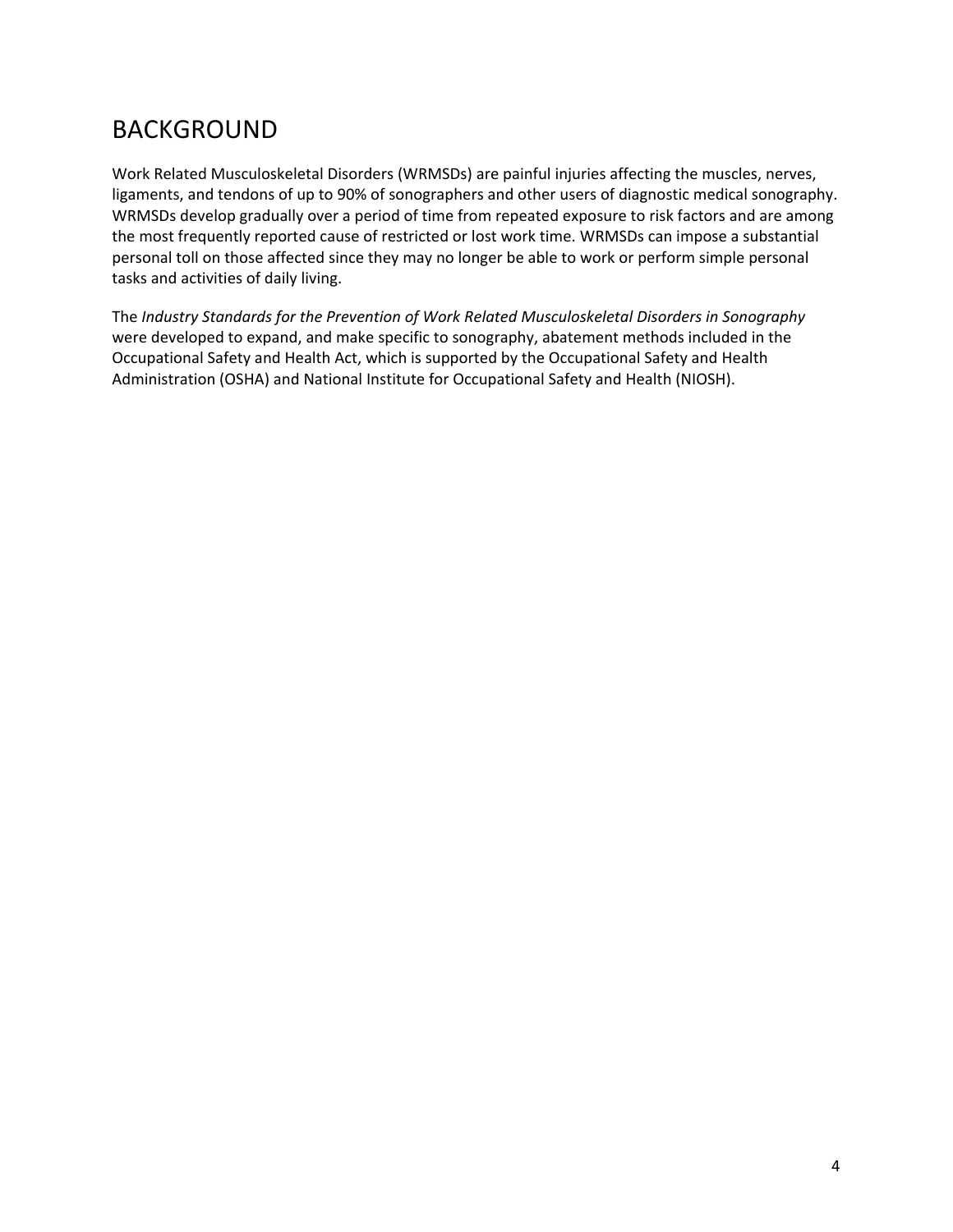# INDUSTRY STANDARDS FOR THE PREVENTION OF WORK RELATED MUSCULOSKELETAL DISORDERS IN SONOGRAPHY

Work Related Musculoskeletal Disorders (WRMSDs) affect many sonographers, sonologists, and other users of medical ultrasound equipment. Preventing injury or managing the progression of symptoms can be achieved by improving working posture and the ergonomics of the work environment. Maintaining a neutral posture, where there is the least amount of stress on the musculoskeletal system, is one of the fundamental principles of proper ergonomic design in the workplace. When risk factors cannot be completely eliminated, it is important to limit the time spent in risk-producing postures in order to reduce exposure.

Proper ergonomics must be an integral part of all aspects of the practice of sonography. The risks for WRMSDs among sonographers include a broad range of contributing factors. Therefore, the employer, manufacturer, sonographer/user, industry organizations, and educational programs all have the responsibility to do their part to educate, train, exercise best practices, and provide equipment and working conditions to prevent health and safety problems that cause WRMSDs.

# I. MANUFACTURER'S RESPONSIBILITY/SCANNING WORKSTATION

With compelling evidence for WRMSDs in sonography, manufacturers must include ergonomics as a primary consideration in the design of apparatus and equipment. Innovative design addressing the ergonomics of workstation equipment for the sonographer/user can improve postural positioning and image acquisition and ultimately, exposure to risks associated with WRMSDs. The design of sophisticated and ergonomic workstation equipment (e.g. the ultrasound system, exam table, chairs, and ancillary equipment) assists in improving comfort and diagnostic accuracy, thus reducing sonographer/user fatigue and risk for injury.

### A. ULTRASOUND SYSTEM

This section of the Industry Standards is specific to console based floor-standing models. See Section B for recommendations for point-of-care (POC) and compact systems.

- 1. SYSTEM CONSOLE
	- a) System console should be fully adjustable for seated or standing use for the anthropometrics of the  $5<sup>th</sup>$  to 95<sup>th</sup> percentile of the user population.
	- b) System should be designed to be used in a seated position with adequate clearance for legs and knees.
	- c) Easily accessible controls for achieving two-wheel and four-wheel mobility, steering, and braked positions are recommended. For patient and worker safety, system should have central locking brakes.
	- d) The base of the console should not interfere with the ability of sonographer/user to position themselves close to the exam table while maintaining direct access to the system.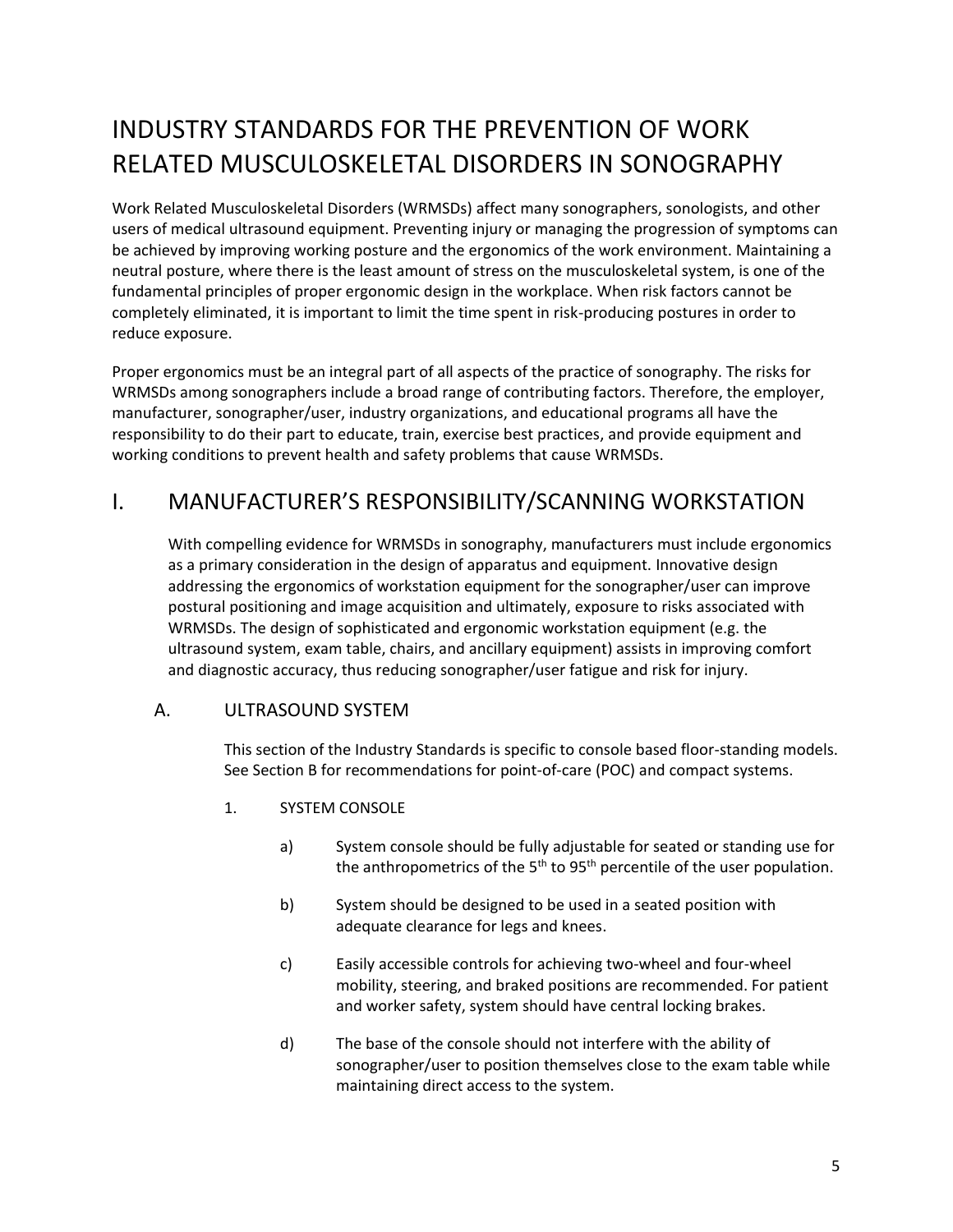- e) It is recommended that systems be designed to support external devices (e.g. external monitors, printers, recording devices, etc.) which do not interfere with the adjustability of the system or the sonographer/user's ability to maintain a neutral posture.
- f) Console footrest configurations that support the length of the foot and encourage neutral position of the ankle are recommended.
- g) Transporting equipment should not require more than 50 pounds of push/pull force by a single sonographer/user. Otherwise, it is recommended that additional personnel or motorized devices assist in moving the equipment.
- h) Primary transport handles should be adjustable in height and extend far enough from the system to allow for leg clearance in a normal stride.
- i) System height should be compatible with height differences for the user population and ensure a full field of vision during transport.
- j) Power cord length should be suitable for access to electrical outlets without creating tripping or other safety hazards and with appropriate storage for Ethernet and power cords during transport.
- k) System should support the connection of multiple transducers to reduce the frequency of manipulating transducer port connectors.
- l) Systems that utilize a battery pack are recommended to have a battery standby or scan time of at least 20 minutes.

#### 2. CONTROL PANEL

- a) Control panel should be height-adjustable, separate from the video display monitor.
- b) An appropriate degree of tilt is recommended to provide visibility of control panel icons by seated or standing sonographer/user while maintaining a neutral position of the wrist and forearm.
- c) Control panel should include horizontal and rotational movement to allow sonographer/user to work with a neutral position of the nonscanning arm.
- d) Touchscreens and/or keyboards should not restrict the ability to maintain neutral posture, including limiting excessive reaching beyond primary reach zone.
- e) Software programming for the control panel should be aimed at reducing keystrokes with the option of customizable controls based on individual sonographer/user preferences.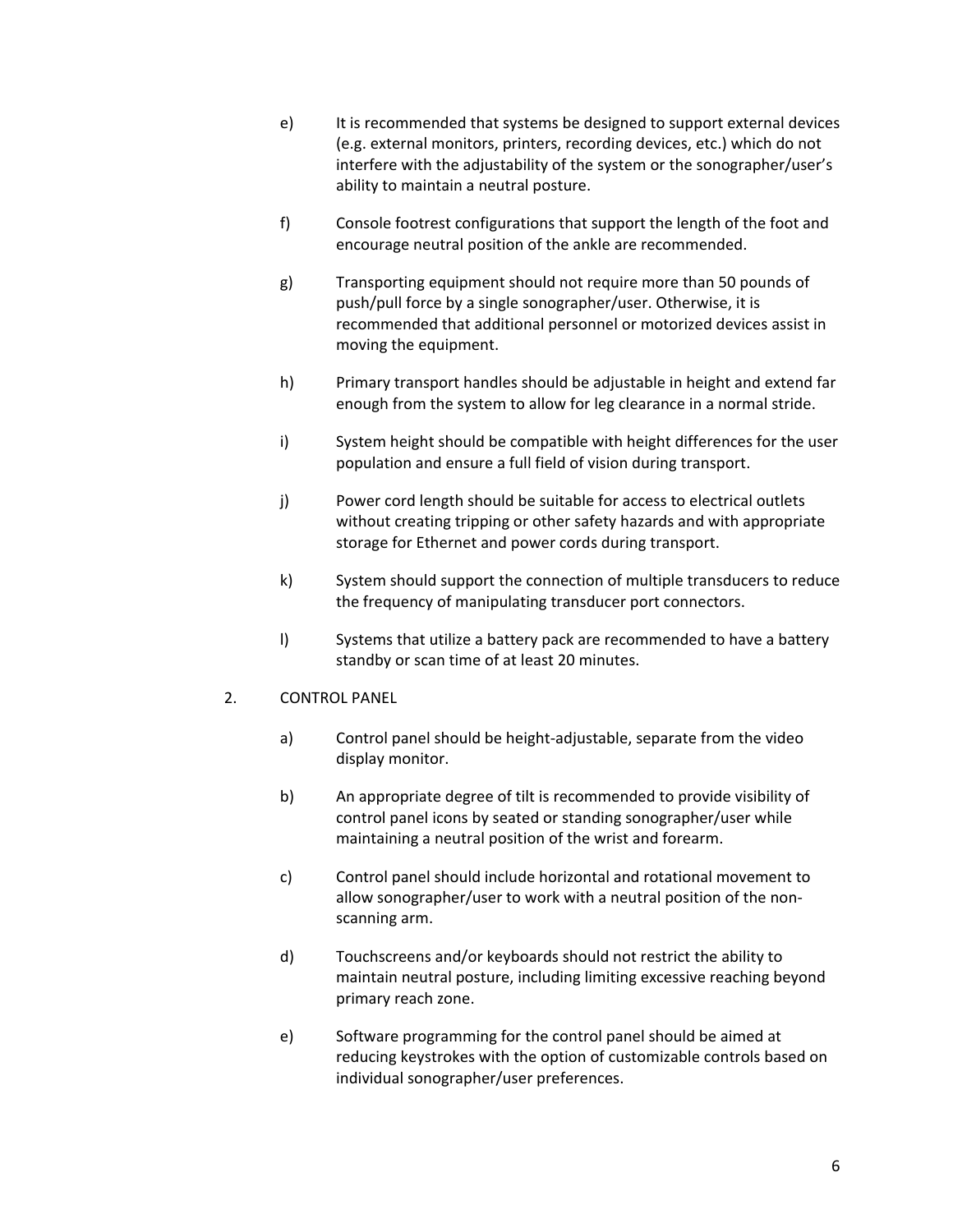- f) Control panel should have an easily accessible, easy to use locking mechanism for transporting and repositioning of the system.
- g) Control panel layout should be user centered for both right and lefthanded sonographer/users.
- h) Recommended control panel font size is equal or greater to ten millimeters. QWERTY lettering should be of a contrasting color to the key surface, with illumination, preferably adjustable in brightness. Key surface should be greater or equal to six millimeters.

#### 3. MONITORS

- a) Monitors should be adjustable, separate from the control panel, with the following features:
	- (1) Height adjustability appropriate for the anthropometrics of the 5<sup>th</sup> to 95<sup>th</sup> percentile of the user population and specific to the demographic area of the users to minimize excess neck flexion/extension
	- (2) Horizontal adjustability to maintain line of sight during scanning without rotation of the neck
	- (3) Adjustable tilt
	- (4) Depth adjustability to achieve the OSHA recommended eyemonitor distance of 20-40 inches, with font size appropriate for viewing at corresponding distance
	- (5) Handle to facilitate single-handed adjustments of height, tilt, and horizontal movement
	- (6) Locking mechanism with folding/collapsible feature for transport to maintain clear line of sight
	- (7) High resolution with anti-glare properties that allows viewing from seated or standing postures
- b) Design of monitor arm should allow for single-handed adjustment in all positions.

#### 4. TRANSDUCERS

- a) Transducers and cables should be lightweight and balanced to minimize torque on the wrist.
- b) Transducer designs that facilitate a palmar grip and a neutral wrist position are recommended.
- c) Transducer housing should be slip resistant and sized to fit the  $5<sup>th</sup>$  to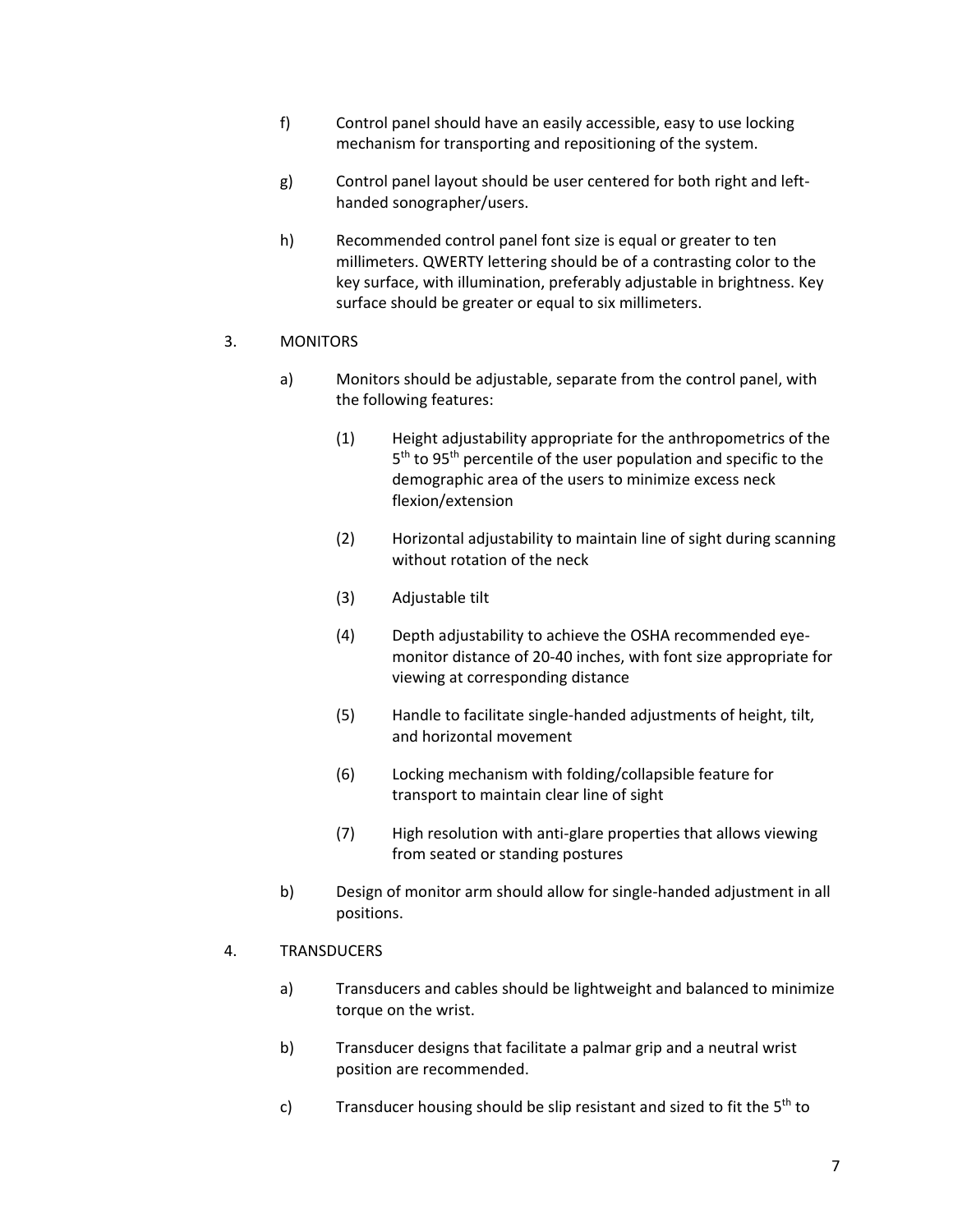95<sup>th</sup> percentile of the hand size of the user population to reduce grip force required to hold and manipulate the transducer.

- d) It is recommended that cables be a suitable length for intended applications and not interfere with access to equipment, system interaction, or create safety hazards such as tripping or entanglement.
- e) Low profile and easily accessible cable management systems are recommended.
- f) Transducer holders should be easily accessible with the ability to secure a variety of probes, including endocavitary probes.
- g) Transducer connector should be easily accessible, with minimal reach and permit single-handed use with minimal force or pinch grip; if applicable, customizable controls on transducers are recommended.

#### 5. EXAMINATION TABLE

- a) Tables should be height-adjustable to allow sonographers/users of various stature to scan in a seated or standing position, maintaining an arm abduction of less than 30 degrees. Electronic controls are recommended.
- b) Tables should be capable of being adjusted low enough for unassisted access by patients, lateral transfers from wheelchairs, and/or in accordance with applicable safe patient handling legislation.
- c) Tables should be compatible for use with patient lifting devices.
- d) Tables should have fully maneuverable wheels with wheel locks and steering controls that are easily operated and accessed from scanning position; a central wheel locking mechanism is recommended.
- e) Tables should provide adequate clearance for the chair base and foot ring, without restricting the ability of the sonographer/user to sit close to the exam table. Clearance for knees and feet when seated at the head or foot of the exam table is recommended.
- f) For endovaginal scanning, tables should have easily accessible and adjustable footboard and stirrups.
- g) For cardiac imaging, tables should have an easily operated cardiac access panel, drop away, or cut out section to allow unhindered access to the apical region, without compromising the wrist/hand posture of the sonographer/user.
- h) For lower extremity venous reflux studies, tables must have the capability to achieve reverse Trendelenburg to a minimum of 15 degrees and up to 25 degrees, with a footboard for patient safety.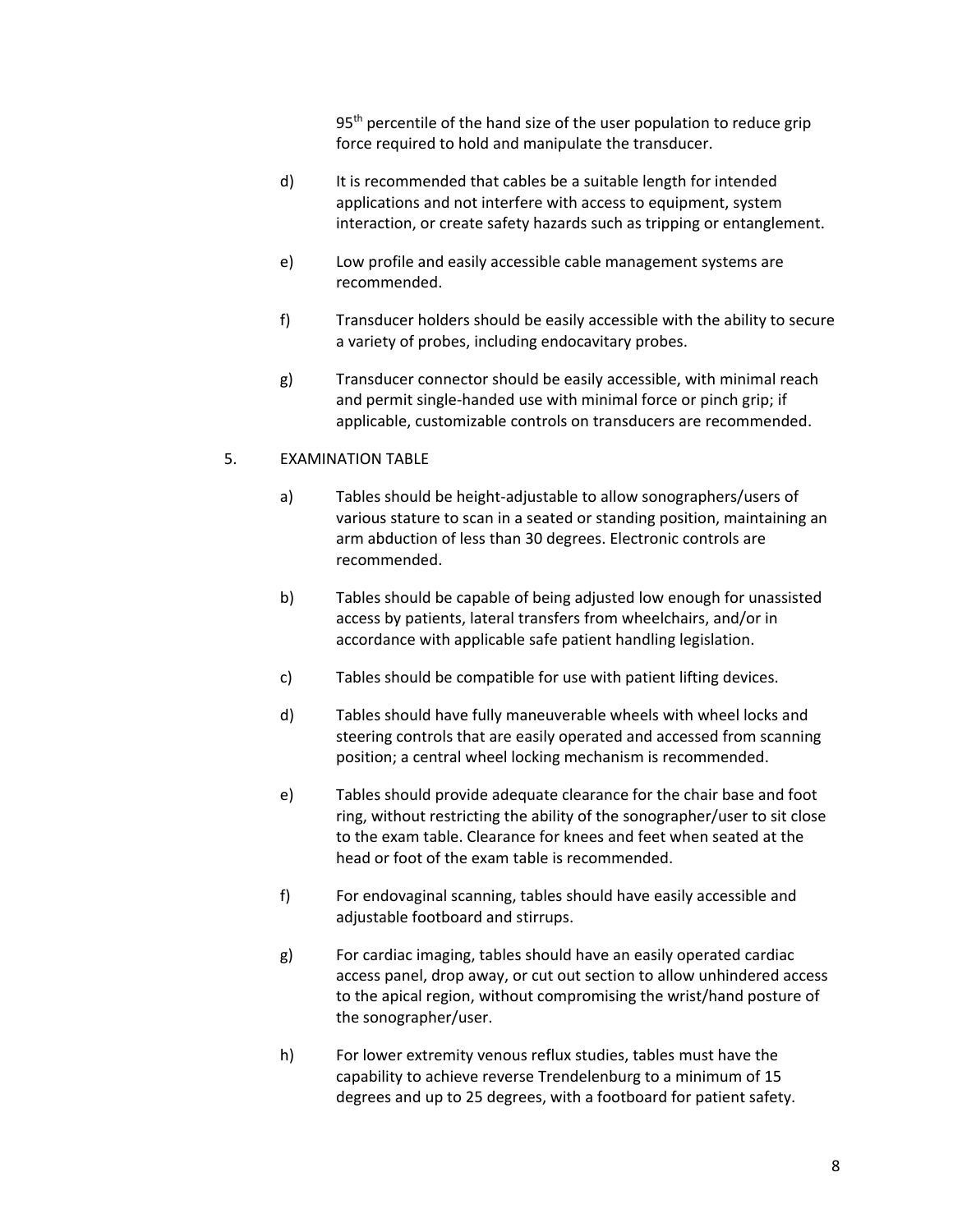- i) A suitable patient chair or exam table is recommended for examinations requiring the patient to be in a seated position, with access to the region of interest, without compromising the posture of the sonographer/user.
- j) If side rails are present, they should not extend beyond the surface of the table when retracted, limit access to the patient, or result in contact stress to the sonographer/user in the lowered/stored position.
- k) The following features may improve sonographer/user comfort and assist in reducing scan time by improving patient positioning depending on the procedure:
	- (1) Trendelenburg and reverse Trendelenburg to a minimum of 15 degrees; 25 degrees reverse Trendelenburg for lower extremity venous reflux studies
	- (2) Fowler back (adjustable table back)
	- (3) Arm extension
	- (4) Patient safety straps
	- (5) Electronic controls that are accessible, easy to use, and do not obstruct optimal patient positioning.
	- (6) Patient foot support (foot board)

#### 6. SCANNING CHAIR

- a) Chairs should be height-adjustable with sufficient range to allow for neutral posture for the  $5<sup>th</sup>$  to 95<sup>th</sup> percentile of the user population. Height adjustment controls should be accessible from the seated position. Height range should be suited to the type of exams being performed and exam table specifications.
- b) Chairs should have the following adjustable features, accessible from the seated position:
	- (1) Adjustable lumbar support
	- (2) Adjustable seat depth for thigh support
	- (3) Adjustable footrest that does not interfere with the sonographer/user's ability to get close to the system and/or exam table
	- (4) A seat that swivels to allow the sonographer/user to rotate from the patient to the system while maintaining an aligned posture.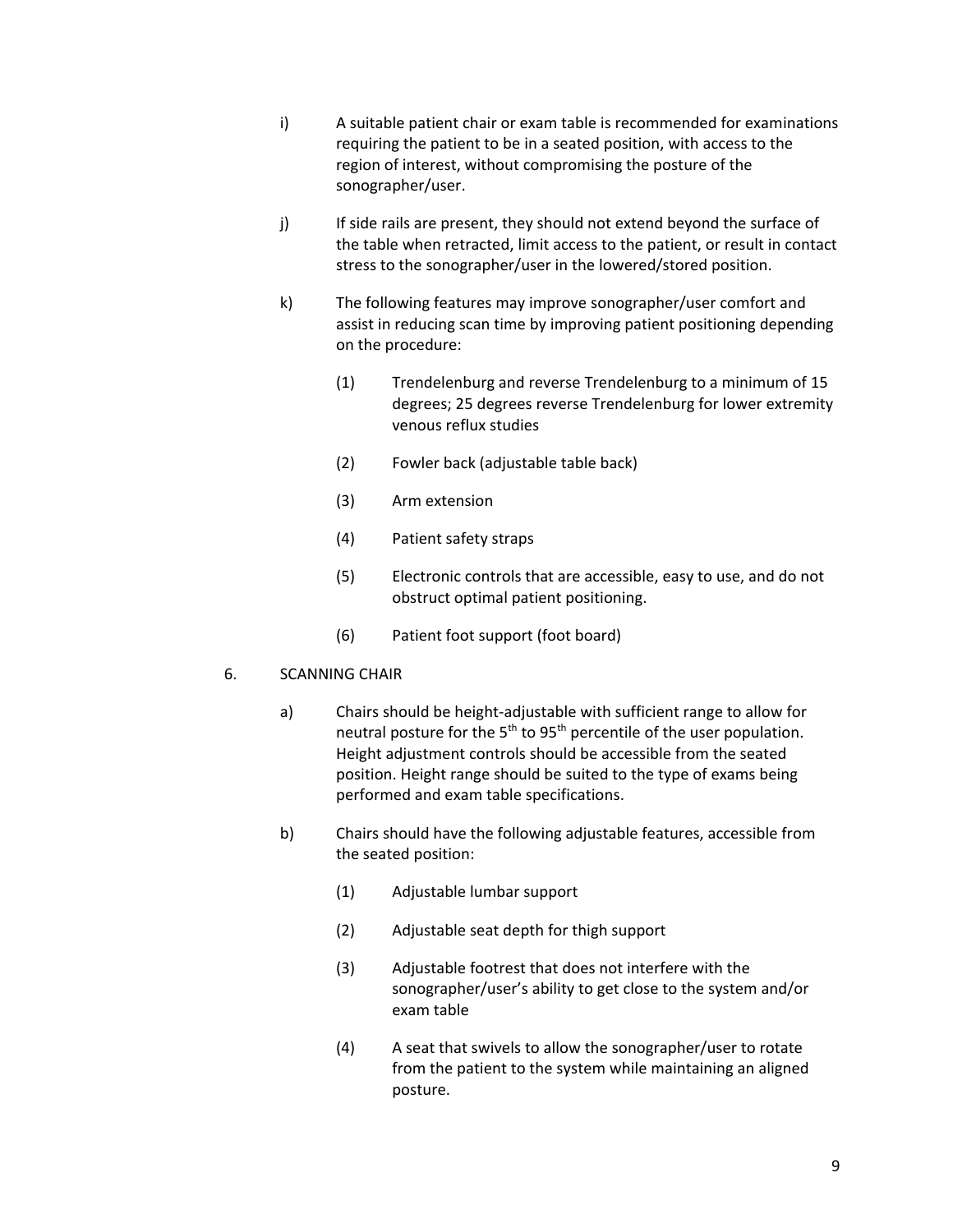- c) Armrests are generally not recommended, as they result in increased reach distance to the patient.
- d) Chair casters should be suitable to the type of flooring. Reverse braking casters may be preferred for cardiac scanning.
- e) If performing lower extremity venous exams, an appropriate chair should be provided with a height range that allows the sonographer/user access to the lower leg in reverse Trendelenburg while maintaining a neutral posture.
- 7. ACCESSORIES
	- a) Gel dispensers should minimize the grip force needed to dispense gel. Consideration should be given to gel viscosity, size of opening, and rigidity of container.
	- b) Support devices for supporting the scanning arm in abduction are recommended, when applicable.
	- c) A wearable transducer cable support device is recommended to allow the sonographer/user to reduce the grip by reducing the amount of torque on the wrist/forearm.
	- d) Properly fitting, textured exam gloves should be available to reduce the force required to grip the transducer.
	- e) Anti-fatigue mats are recommended for workstations requiring prolonged standing.
	- f) External monitors should be available for exams where the image is shared with other staff members or patients.
	- g) Wedge support cushions designed for endovaginal scanning should be available for circumstances where exam table stirrups are not available.

#### B. POINT-OF-CARE/COMPACT ULTRASOUND SYSTEMS

A wide range of users such as paramedics, emergency physicians, pain management physicians, anesthesiologists, and other specialists are increasingly utilizing compact, handheld, and point-of-care (POC) ultrasound systems. Portability of these systems depends on many factors. System weight, physical dimensions, and design should be considered in determining the need for the use of a cart, backpack, suitcase, or other means of transport.

The ergonomic challenges of such systems may overlap with other compact technologies such as smartphones, tablets, and computer workstations on wheels. The use of multiple technologies with similar risk factors has the potential to increase the frequency and duration of exposure to risks, such as awkward postures of the neck and trunk. Consequently, many of the recommendations for ultrasound systems and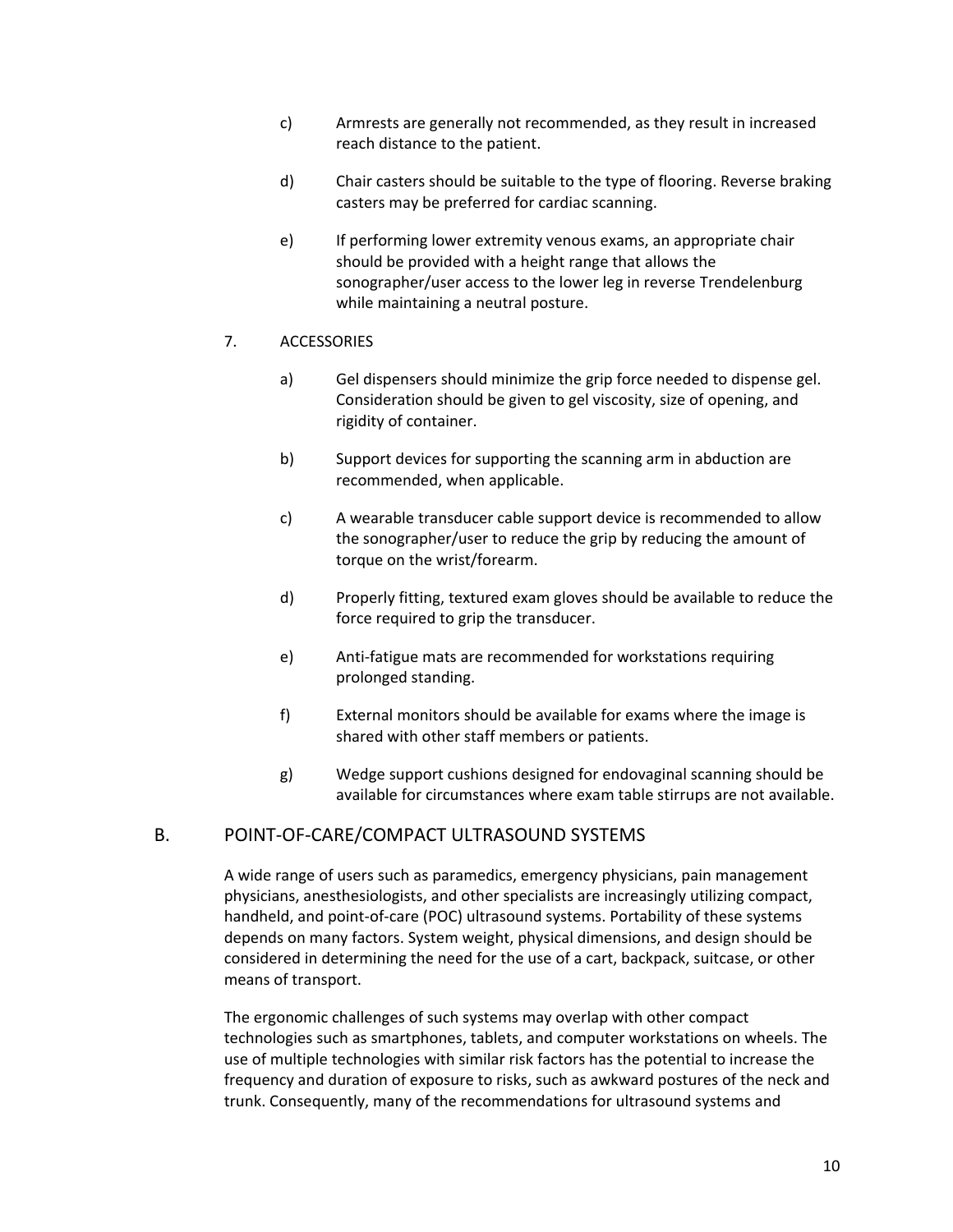computer workstations on wheels are applicable to compact, handheld, and point-of care ultrasound systems. See Section II.E. for computer workstation on wheels recommendations.

### II. EMPLOYER RESPONSIBILITY

The key to prevention of WRMSDs is the mutual ownership of the problem, where both the employer and employee accept a shared responsibility. As the owner of the work environment, the employer has the greatest ability to influence task design and workstation equipment through administrative and engineering (environmental) control measures. Furthermore, the employer has the responsibility to provide ergonomic control measures at least to minimal standards for compliance with the Occupational Safety and Health Act's "general duty" clause, which states employers must provide a place of employment free from recognized hazards. However, it is the culture, not the process that determines the ultimate success of a safety/ergonomics program. A culture of safety is the shared commitment between management and employees to ensure the safety of the work environment. In a positive culture, safety is a core value of the organization, even at the expense of productivity or efficiency.

### A. RISK MANAGEMENT

Regular risk assessment, providing support for a culture of safety, and budgeting for state-of-the-art equipment allows for the newest ideas and most up-to-date ergonomic design in addressing sonographer/user fatigue and risk for injury.

- 1. Management must demonstrate a visible commitment to safety that positively engages employees and provides follow through to employee concerns in a timely manner. Opportunities and venues for open discussion about safety concerns should be provided in a non-threatening, supportive manner. Effective January 1, 2017, revised Federal OSHA requirements for reporting include provisions that encourage workers to report work-related injuries or illnesses to their employers and prohibit employers from retaliating against workers for making those reports. Employers must:
	- a) Provide procedures for employees to promptly and accurately report injuries/illness.
	- b) Inform employees of this procedure.
	- c) Inform employees of their right to report injuries/illnesses without being discriminated against.
- 2. Employer should provide annual education and training to all sonographers/users, new hires, supervisors, and managers on the risks and prevention of musculoskeletal disorders related to sonography. Training format and content should be specific to the level of risk and influence over control measures.
- 3. Employer should perform risk assessments, at least annually, in consultation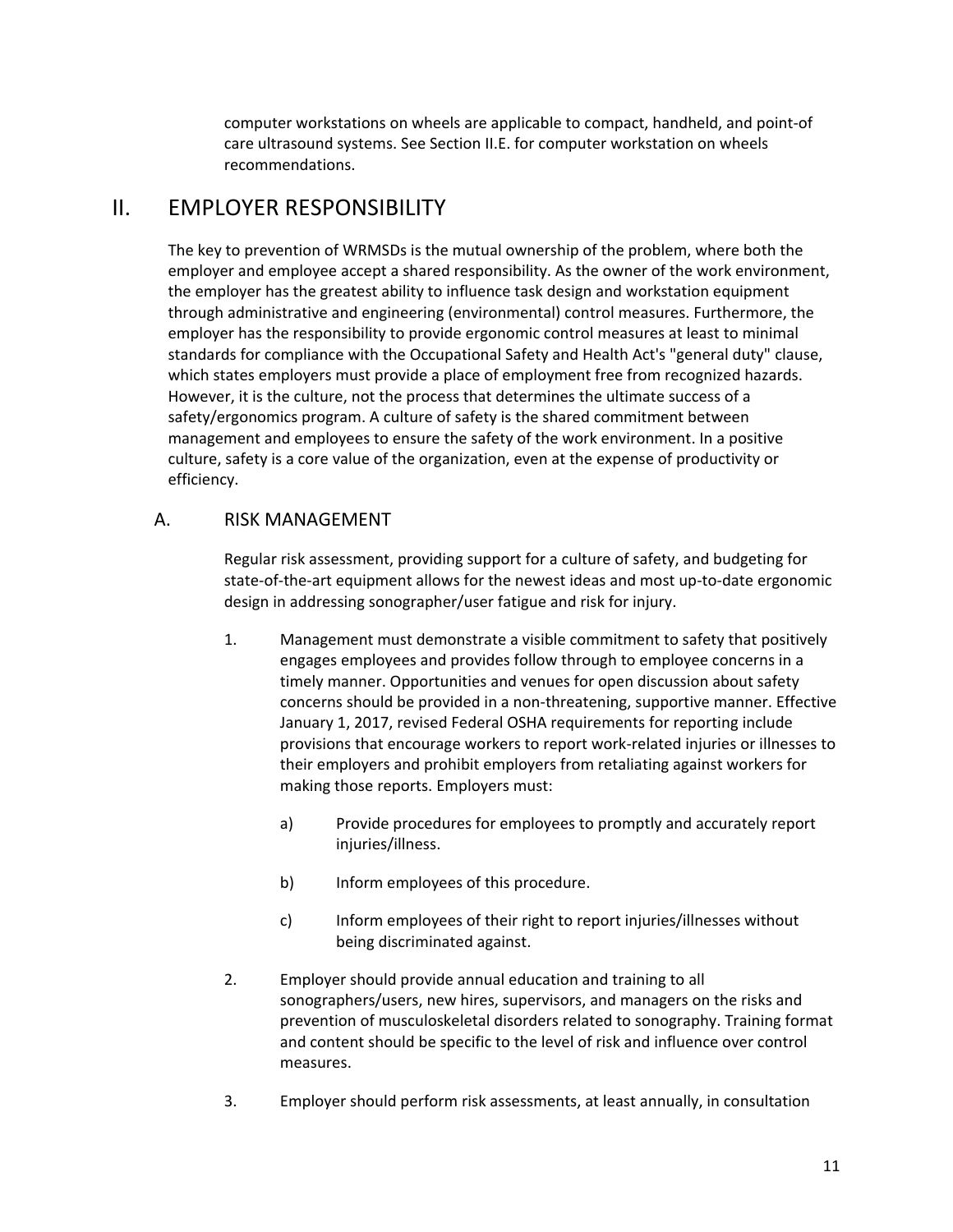with the sonographers/users to identify risks for musculoskeletal disorders related to the practice of sonography. Assessment should include, but is not limited to:

- a) Scanning workstation equipment
- b) Computer workstation equipment
- c) Protocols
- d) Scheduling (including breaks)
- e) Room design layout
- f) Workplace conditions (e.g., lighting, heat/AC, etc.)
- g) Barriers to performance as identified by sonographer/user
- h) Survey of sonographer/user symptoms (preferably anonymous)
- i) A report of findings, determination of control measures, and a plan and timeline for implementing control measures for the prevention and/or reduction of identified hazards
- 4. Employer should conduct a needs assessment, with sonographer/user input, prior to the purchase of new equipment and maintain a budget that demonstrates ongoing planning toward adequate provision of ergonomic equipment and ancillary devices as part of the risk assessment process.
- 5. Employer should provide a system to report and document symptoms or concerns for WRMSDs and ensure sonographer/user knows how to use the reporting system.

### B. PROTOCOLS AND SCHEDULING

Employers should be aware that it has been demonstrated that there are risks for WRMSDs associated with prolonged scanning time. Further research is needed to determine appropriate limits. Employers should utilize currently available standards and guidelines to establish protocols, scheduling, examination times, and volume of examinations performed.

- 1. Employer should solicit sonographer/user input on establishing protocols to:
	- a) Support workload and scheduling with consideration of examination type and length. The time allowed for each exam should take into consideration the associated risk for injury.
	- b) Include time for non-scanning duties associated with each exam when determining appropriate exam duration, including transport time for portable exams.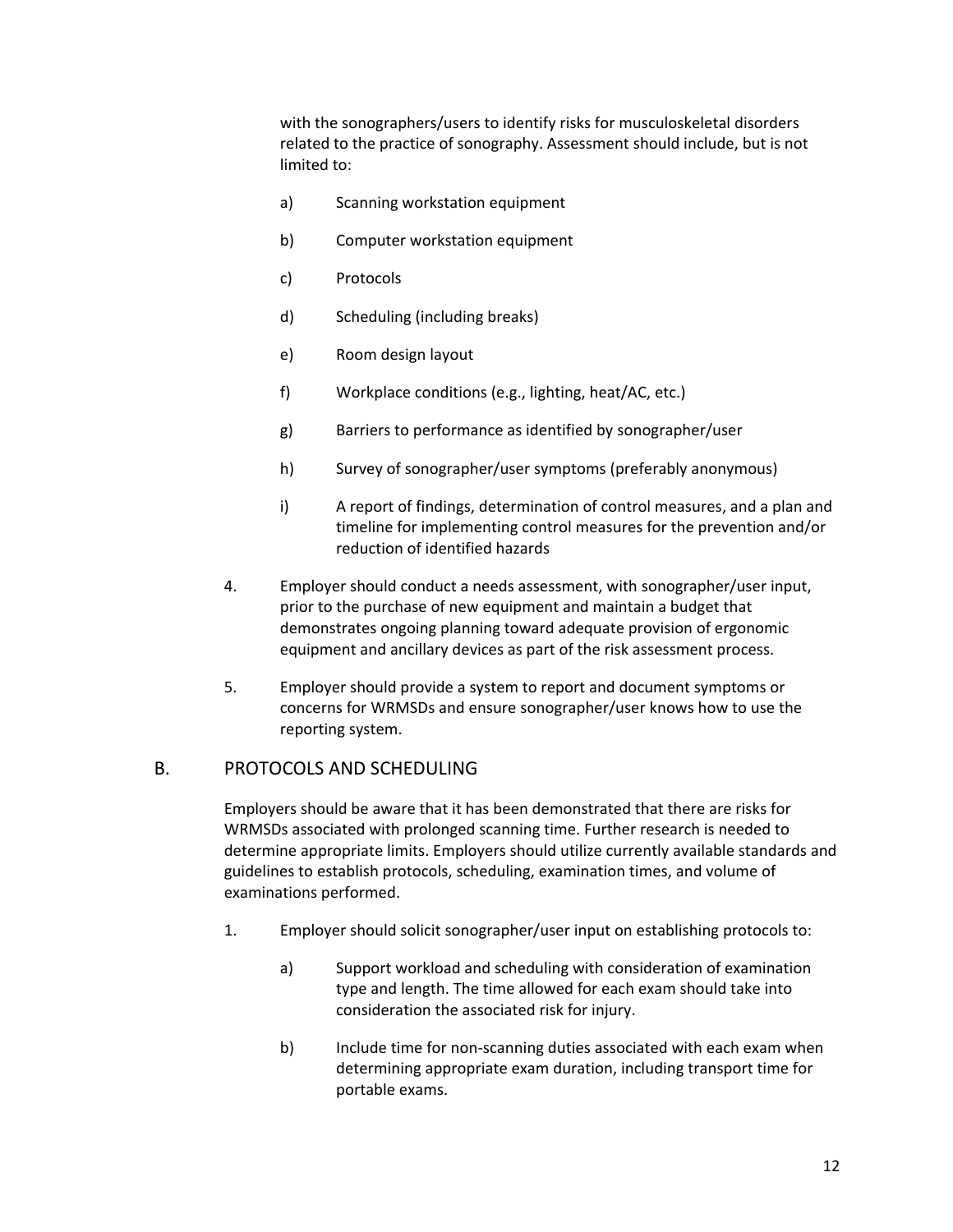- c) Avoid back-to-back scheduling of difficult exams.
- d) Encourage exam or task rotation as much as possible.
- e) Eliminate outdated protocols especially those that increase exposure to risk factors such as awkward postures and excessive force.
- f) Limit standing protocols for lower extremity venous reflux studies. If standing protocols are deemed necessary, they should be reserved for isolated portions of the exam. Appropriate equipment, such as steps and/or exam tables, should be provided to allow sonographer/user to maintain neutral postural alignment while scanning regardless of patient position.
- g) Reserve bedside exams for critically ill patients. Scheduling of bedside exams should include additional time allowance for transport of equipment. Implement control measures to minimize long-range manual transport of equipment. For example, consider allocation of space for imaging suite on patient floors where patients require monitoring and frequently undergo ultrasound examinations.
- h) For the examination of difficult to image patients, such as those with high BMI, limited mobility, and/or monitoring/intensive care equipment, inform referring clinician and patients of the limitations of the exam.
- i) Limit non-emergent add-ons that would compromise time available for examinations and/or muscle recovery time for sonographer/user.
- 2. To reduce the incidence of WRMSDs, it is recommended that employers implement a staffing schedule that:
	- a) Maintains adequate staffing levels for patient load
	- b) Allows for mandatory meal breaks and rest breaks from scanning, particularly for procedures comprised of similar postural and muscular force attributes
	- c) Avoids shifts greater than eight hours to limit the duration of exposure to risk

#### C. EXAMINATION AREA

- 1. Dedicated examination area should be at least 150 square feet to provide adequate space for equipment maneuverability around all sides of the exam table, patient privacy, and inclusion of a sink for hand hygiene compliance.
- 2. Cable length for Ethernet or similar Digital Imaging and Communications in Medicine (DICOM) should be suitable to access wall outlets with cable management to prevent safety hazards such as tripping. Cable length should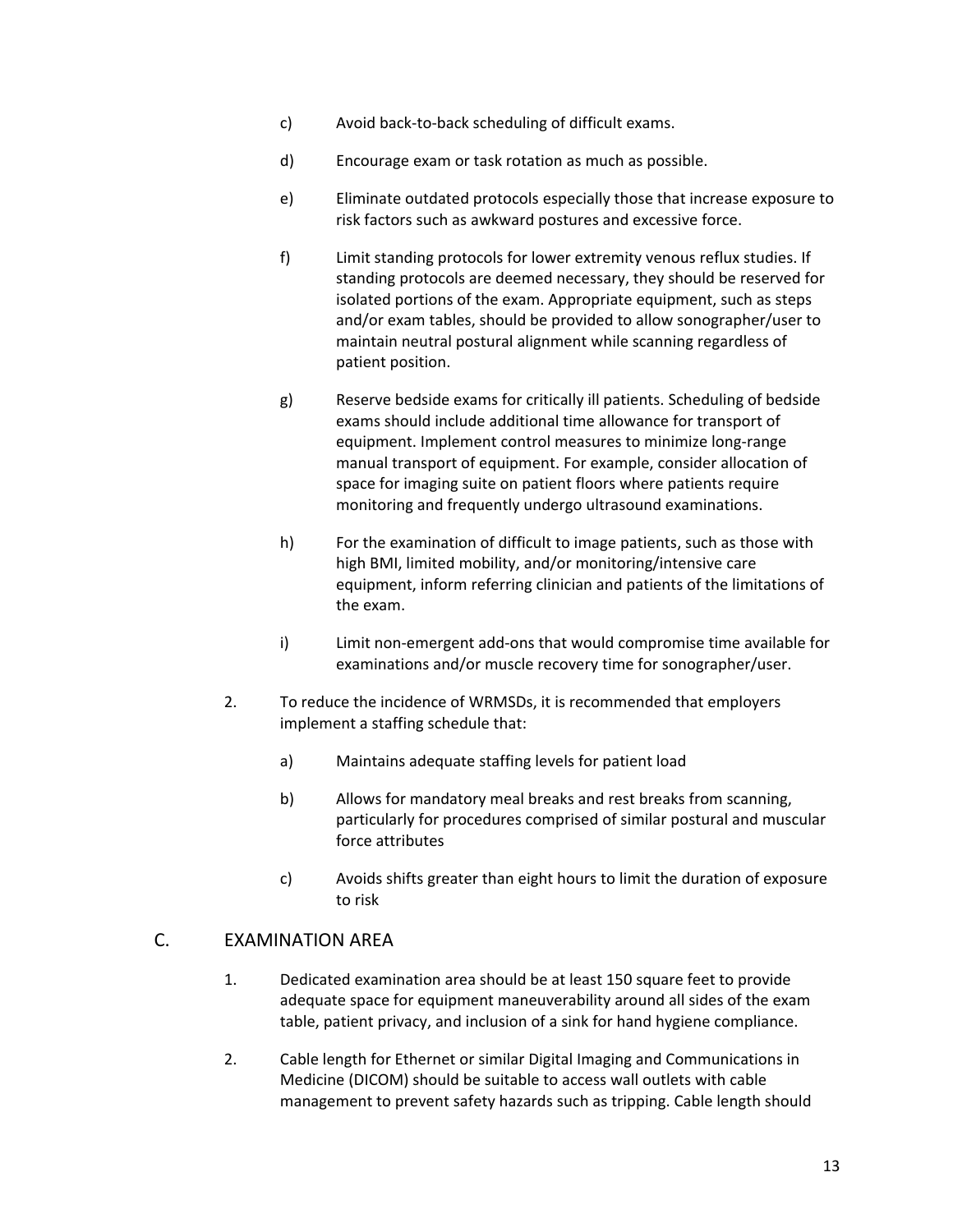allow positioning of the system for access to any region of interest being scanned without compromising posture of sonographer/user.

- 3. Power and Ethernet/DICOM outlets should be spaced closely enough to eliminate tripping hazards from outstretched cables. Outlet placement is recommended to be approximately 43 inches from floor to reduce bending/reaching below knee level to access.
- 4. Examination area doorway should allow easy access for wheelchairs, beds, and ultrasound equipment.
- 5. Flooring should allow for movement of equipment with no more than 50 lbs of push/pull force and in compliance with infection control practices according to The Joint Commission or other agency standards.
- 6. Individual controls for heating and ventilation of the examination area is recommended to ensure the functionality of the equipment and comfort of sonographer/user and patient.
- 7. Lighting of the examination room should be adjustable with dimmer controls that are easily accessible from the scanning area. Any windows should be shaded to eliminate light.
- 8. Frequently used supplies (e.g. linens, gel, gloves) should be stored in the examination area and easily accessible without reaching above shoulder height or below knee height.

### D. COMPUTER WORKSTATION

The following standards are recommended for stationary computer workstations frequently used for imaging related activities. As with any shared workstation, equipment should be adjustable enough to accommodate a wide range of workers.

- 1. Chairs should be height adjustable so that each sonographer/user can sit with feet flat on the floor or a foot rest, with a height range appropriate for the desk height.
- 2. Chairs should have lumbar support and a seat pan depth and width sufficient to support the width and length of sonographer/user's thighs. Lumbar support and seat pan depth should be adjustable if used by multiple sonographers/users.
- 3. Armrests should be adjustable and/or removable and should not restrict the sonographer/user's ability to get close to the workstation.
- 4. If desk height is not adjustable, a keyboard tray option should be provided.
- 5. Desk layout should provide a separate surface for hard copy documents and sufficient space underneath for legs while sitting, and should not restrict the ability to get close to workstation.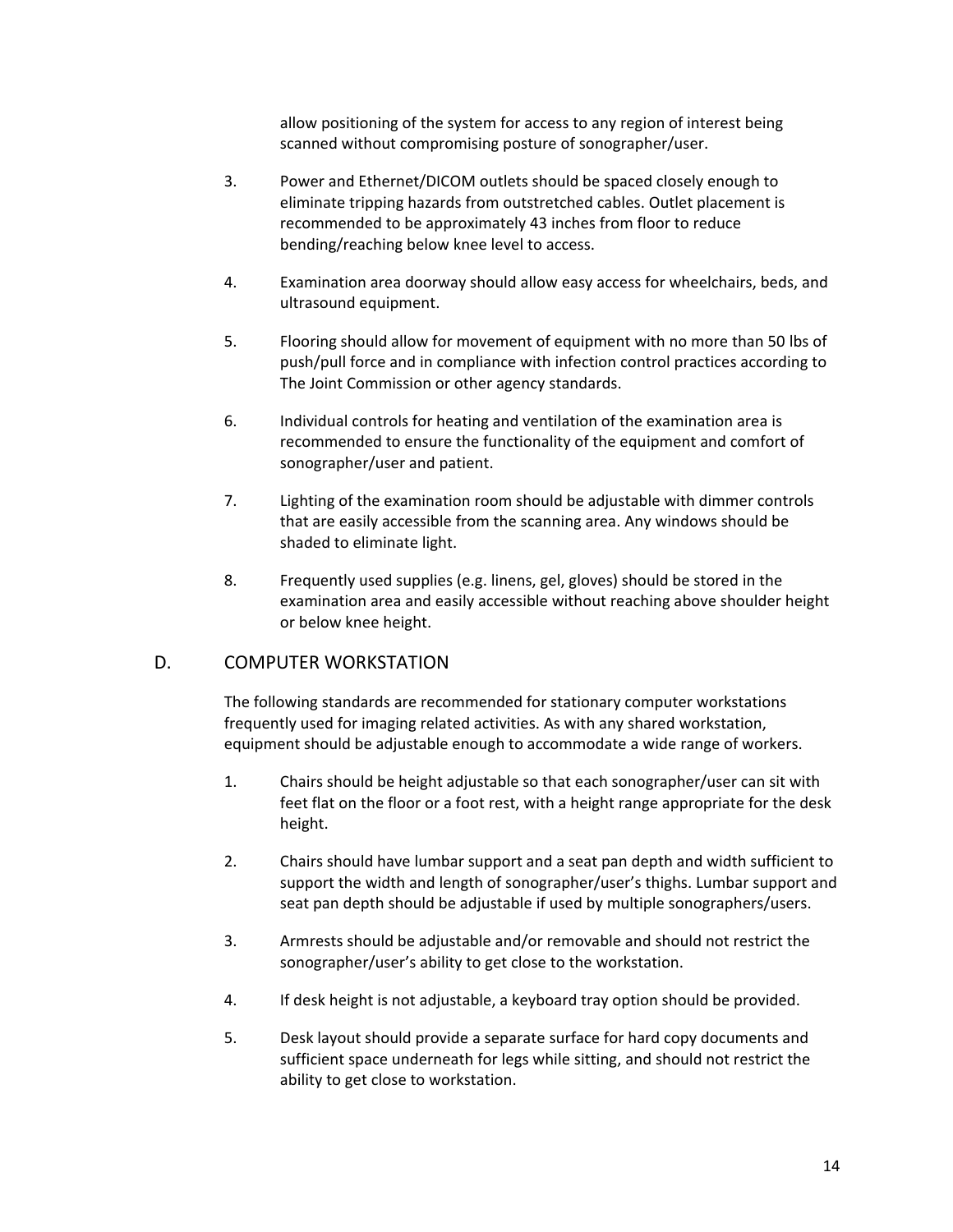- 6. Desk depth should be sufficient to accommodate the keyboard and monitor while maintaining an eye-monitor distance of 20-40 inches.
- 7. Monitor should possess height/tilt adjustability to accommodate a neutral neck posture.
- 8. Keyboard and mouse should encourage neutral postures of the wrist, hand, and shoulders. Trackball mouse (or similar) designs are recommended to minimize movement of the upper extremity during mouse related activities.

### E. COMPUTER WORKSTATION ON WHEELS

The following standards are recommended for computer workstations on wheels that are utilized for imaging related activities.

- 1. Cart should be height adjustable, to accommodate both seated and standing use, if applicable. It should be lightweight for ease of movement and adjustability, with a stable base and casters suitable to the type of flooring and with easily accessible braking capabilities. Multiple handle options are recommended for transport.
- 2. Monitor should be easily adjustable, independent from the remainder of the system, with anti-glare properties, and viewable from multiple angles. The range of monitor height adjustability should accommodate the 5<sup>th</sup> to 95<sup>th</sup> percentile of the user population. Wall mounted monitors should be on a height adjustable rail or monitor arm.
- 3. Keyboard/keyboard tray/mouse should be easily height adjustable, separate from the remainder of the system, with mousing surfaces on the same level as the keyboard. Height range should accommodate the  $5<sup>th</sup>$  to  $95<sup>th</sup>$  percentile of user population. The keyboard and mouse should encourage a neutral position of the wrists, hands, and forearms. Appropriate infection control properties should be maintained according to Joint Commission on Accreditation of Healthcare Organizations (JCAHO) or similar agency requirements.
- 4. Adequate cable management, for ease of movement and safety, should be provided.
- 5. CPU storage should be suitable for cart stability. Lightweight, minimal footprint CPU technology is recommended.
- 6. Accessories specific to the work environment, such as sharps disposal containers, hand sanitizer, bar code readers, and chart holders are recommended. Placement of accessories should not hinder neutral posture or interfere with adjustability of the system.
- 7. System should have battery capacity of at least 20 minutes with a battery status gauge.
- 8. Information security and infection control features applicable with local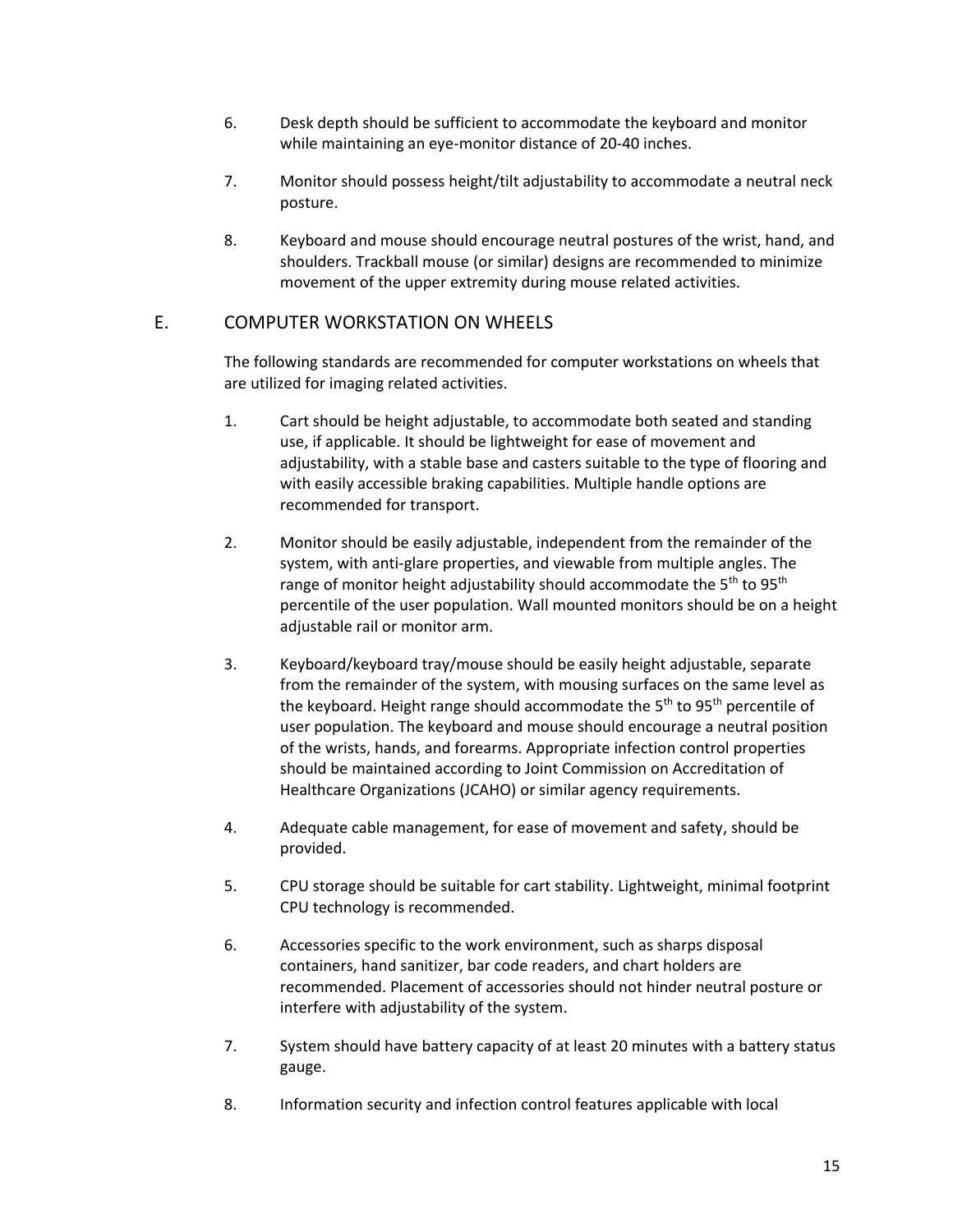requirements should be maintained.

## III. SONOGRAPHER/USER RESPONSIBILITY – CONTROL MEASURES

It is the responsibility of sonographers, sonologists, students and other users of medical ultrasound to follow current best practices to reduce the risk of developing WRMSDs. Each employee is responsible for their own personal health and wellness including the knowledge and application of work practices for self-management, hazard identification, and implementation of control measures. Steps should be taken to minimize those factors known to cause WRMSDs and movements that require departure from a neutral posture. The following represents a collection of maneuvers and control measures that, when used in concert, reduce risk and improve comfort of those performing ultrasound examinations. Users performing POC ultrasound examinations should be aware of WRMSDs and follow applicable standards.

### A. NEUTRAL POSTURE

Neutral posture is a seated or standing posture balanced around the sonographer/user's center of gravity. This posture reduces strain on the musculoskeletal system. When leaning, bending, or reaching out of this balanced posture, postural imbalances occur, along with increased muscle strain and uneven loads on the bones and joints. Prolonged exposure to imbalances causes muscles to become overstretched, tendons to fray, and skeletal structures to deviate from their normal alignment.

- 1. Sonographer/user should minimize risk by avoiding non-neutral and static postures, such as:
	- a) Sustained reach
	- b) Bending and twisting of the trunk
	- c) Excess neck flexion, extension, and/or rotation
	- d) Excess reach and abduction of the scanning and non-scanning arm
	- e) Working with the arm behind midline
	- f) Excess grip force and transducer pressure
	- g) Prolonged awkward or static posture
	- h) Uneven seated or standing weight distribution
- 2. Sonographer/user should take the time to ergonomically optimize all equipment to suit individual postural requirements and have accessories on hand before beginning to scan.
- 3. Sonographer/user should utilize measures to reduce risk factors for WRMSDs such as instructing the patient to move closer, adjusting the ultrasound system, exam table, and chair, avoiding shifts greater than eight hours, and using other ancillary devices.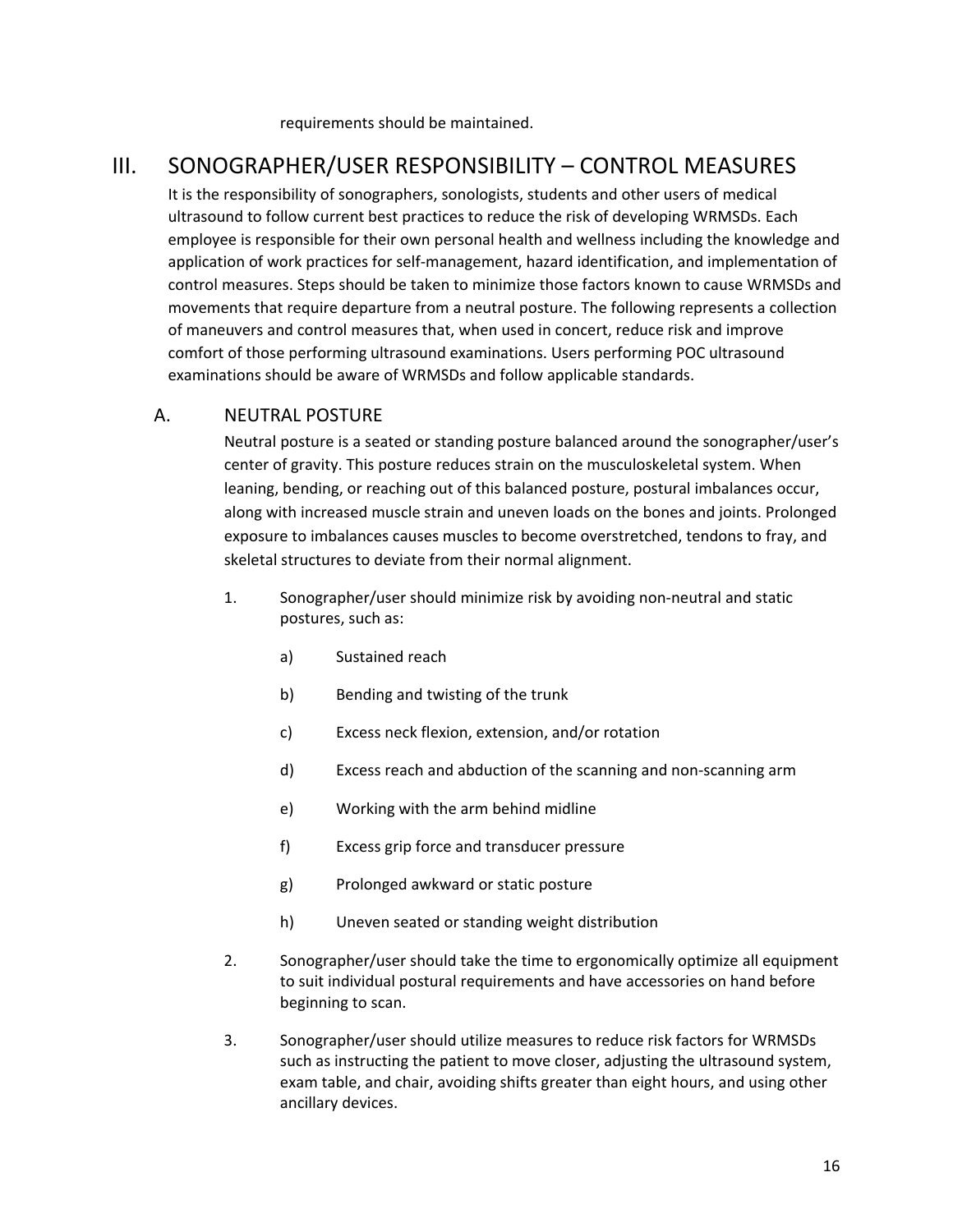- 4. Sonographer/user should employ muscle recovery time throughout the day.
	- a) Relax the muscles of the hands, wrists, shoulders, and neck
	- b) Take frequent mini breaks throughout the workday, including microbreaks throughout the exam
	- c) Take meal breaks separate from work-related tasks or similar motions
	- d) Re-focus eyes occasionally onto distant objects
	- e) Vary procedures, tasks, and activities as much as reasonably possible

#### B. Safe Patient Handling

It is well documented that the single most important factor for reducing the risk of back injury among healthcare workers is to eliminate the manual lifting of patients. Several states have enacted safe patient handling legislation and a number of facilities have adopted best practices, replacing manual lifting with lifting devices and lift teams. While the focus of most of this legislation has been the reduction of risk factors related to patient transfer and repositioning among nursing personnel, orderlies and attendants, diagnostic imaging staff face a variety of patient handling tasks such as transferring patients from a stretcher or wheelchair to an exam table, and then back again. Sonographers are also frequently required to manually reposition patients to obtain optimal imaging. Repeated exposure to the strain and exertion inherent in these activities contributes to the cumulative trauma and associated risk for developing WRMSDs.

- 1. Sonographer/user should utilize correct body mechanics when moving, wheelchairs, beds, stretchers, and ultrasound equipment. Correct body mechanics guidelines are available from employers or regulatory bodies.
- 2. Manual transfer or repositioning of patients should not be undertaken by sonographer/user. Seek assistance and training from employer for safe patient handling devices as needed. Always utilize appropriate patient assist/lift/positioning devices.

### C. The Sonographer/User's Role in Safety

Safety requires a team approach for success. While the oversight and support of safety and ergonomics must be employer driven, each individual should have a collective and personal commitment to safe work practices. Ultimately, the level of engagement, participation, and ownership of personal risk management is determined at the decision making level. Each individual has a risk perception and risk tolerance that drives behavior. It is up to each individual sonographer to be informed and pro-active in managing personal risk.

1. Sonographer/user should document and report to their employer any ergonomic concerns or persistent pain or injury and seek competent medical advice.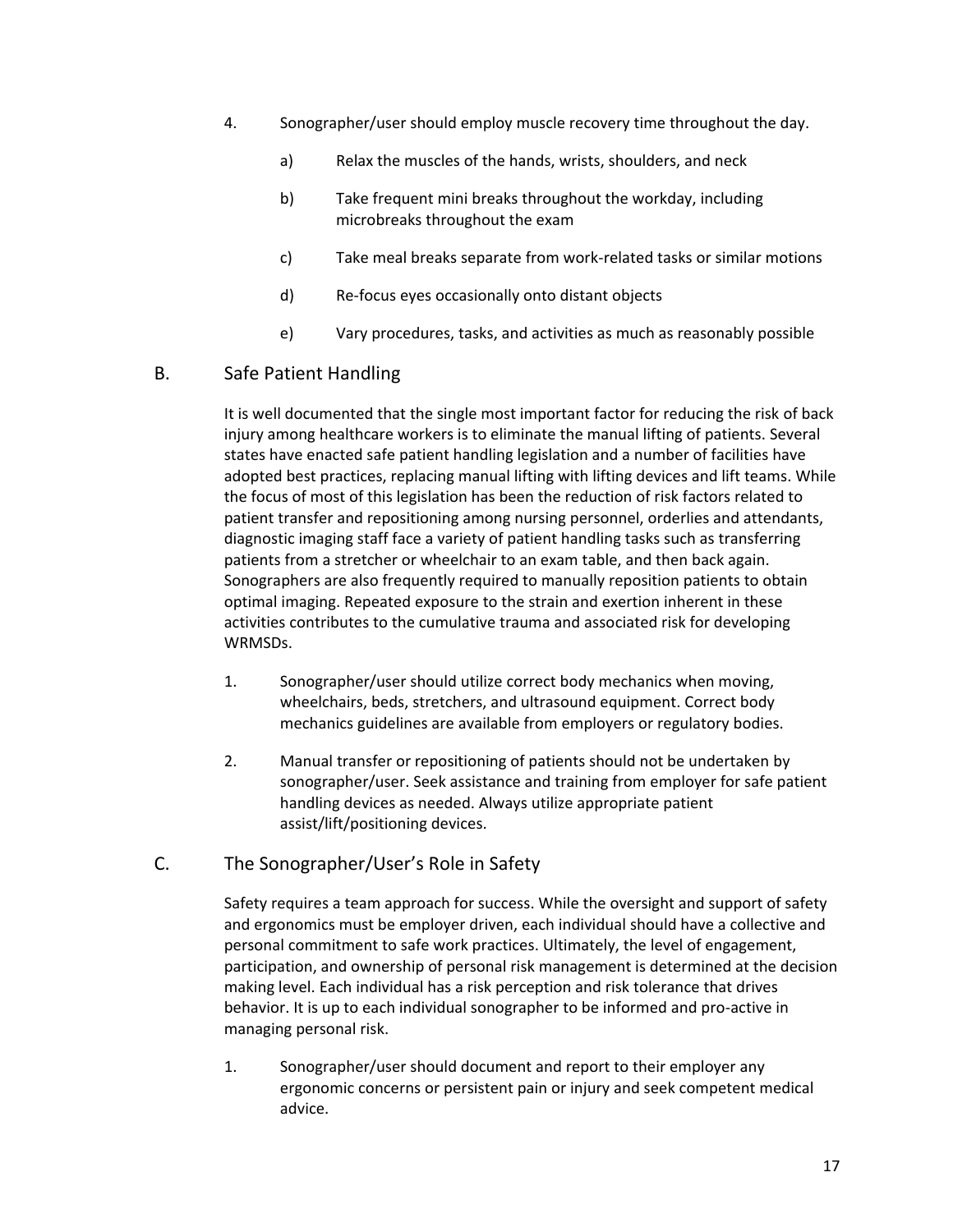- 2. Sonographer/user should maintain a level of physical fitness appropriate for the demands of the work tasks required.
- 3. Sonographer/user should collaborate with employers on staffing solutions that allow sufficient recovery from physically demanding tasks and time away from the work environment such as:
	- a) Adequate staffing levels
	- b) Frequency of call rotation
	- c) Task rotation
	- d) Scheduling of examinations
	- e) Limiting shifts to no more than eight hours
- 4. Sonographer/user should be aware of the duration of exposure to risk factors and take steps, when possible, to minimize prolonged exposure such as utilizing machine driven protocols and accepting limitations of imaging capabilities with difficult to image patients (e.g., those with high BMI, limited mobility, and/or monitoring/intensive care equipment).

### IV. EDUCATION AND TRAINING

Ongoing education and training is an essential part of an effective safety and ergonomics program. According to the National Institute for Occupational Health and Safety (NIOSH), the appropriate level of training is determined by the position the staff member holds in relation to exposure and abatement of hazards. Recognizing different training needs is critical to developing and maintaining a successful ergonomics program. Workers with direct exposure to hazards should have more comprehensive training that includes blended learning formats of visual, auditory, and kinesthetic learning styles.

Potential education/training resources:

- Journals, textbooks
- Online resources such as webinars and videos
- Employer and/or academic sponsored in-services
- Seminars, lectures, workshops, or conferences offered by professional organizations or manufacturers

### A. ACADEMIC SETTING

It is recommended that all program managers, students, and educators, including clinical site instructors, be able to recognize the general risks for WRMSDs, including signs and symptoms, and be able to participate in developing strategies to prevent or remediate hazards. Program Directors should be aware that it has been demonstrated that there are risks for WRMSDs associated with prolonged scanning time. They should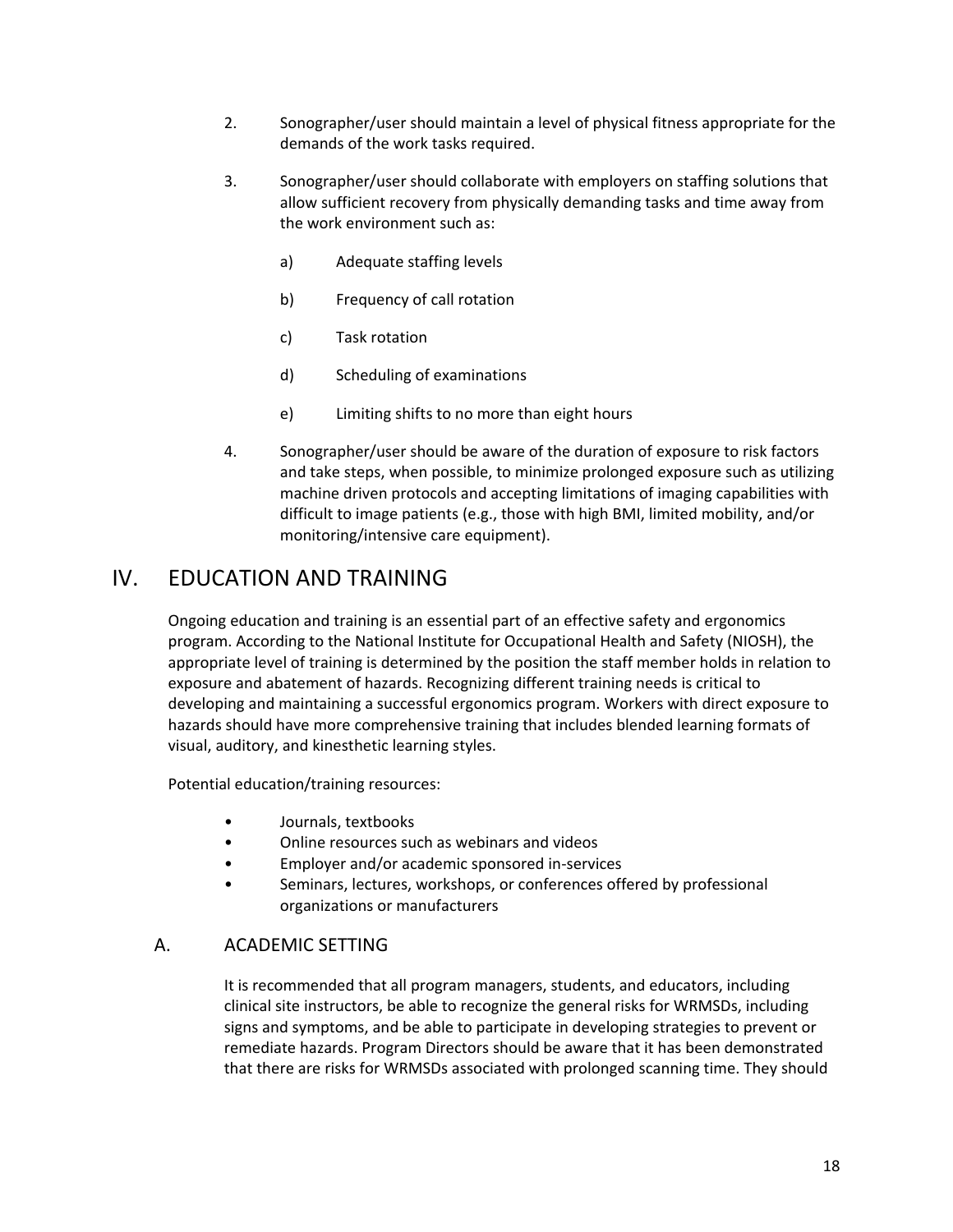utilize reasonable guidelines when establishing the duration and frequency of scanning in labs.

Students going into clinical practice and their clinical instructors should have additional job specific training and formal instruction to be able to:

- Recognize risks for WRMSDs
- Identify signs and symptoms for WRMSDs
- Have a depth of knowledge sufficient enough to participate in developing strategies to prevent or remediate hazards
- Have the fundamental ability to remediate risk factors for WRMSDs within self-control
- Know the process for reporting injuries or concerns for WRMSDs
- Have a basic understanding of the Worker's Compensation claim process

Training should include documented competency in all areas for new students and at least annually thereafter. Persons expected to play a key role in problem-solving ergonomic hazards should have added instruction or seek the guidance of an ergonomics specialist. Additional training and continuing medical education (CME) may be required by accrediting agencies.

### B. CLINICAL SETTING

It is recommended that all physicians, support staff, managers, supervisors, and sonographers/users be able to recognize the general risks for WRMSDs, including signs and symptoms, and be able to participate in developing strategies to prevent or remediate hazards.

In addition, sonographers/users should have job specific training and formal instruction to be able to:

- Recognize job-specific risks for WRMSDs
- Identify signs and symptoms for WRMSDs
- Have a depth of knowledge sufficient enough to participate in developing strategies to prevent or remediate hazards
- Have the fundamental ability to remediate risk factors for WRMSD within self control
- Know the process for reporting injuries or concerns for WRMSDs
- Have a basic understanding of the Worker's Compensation claim process

Training should include documented competency in all areas for new hire employees and at least annually thereafter. Persons expected to play a key role in problem-solving ergonomic hazards should have added instruction or seek the guidance of an ergonomics specialist.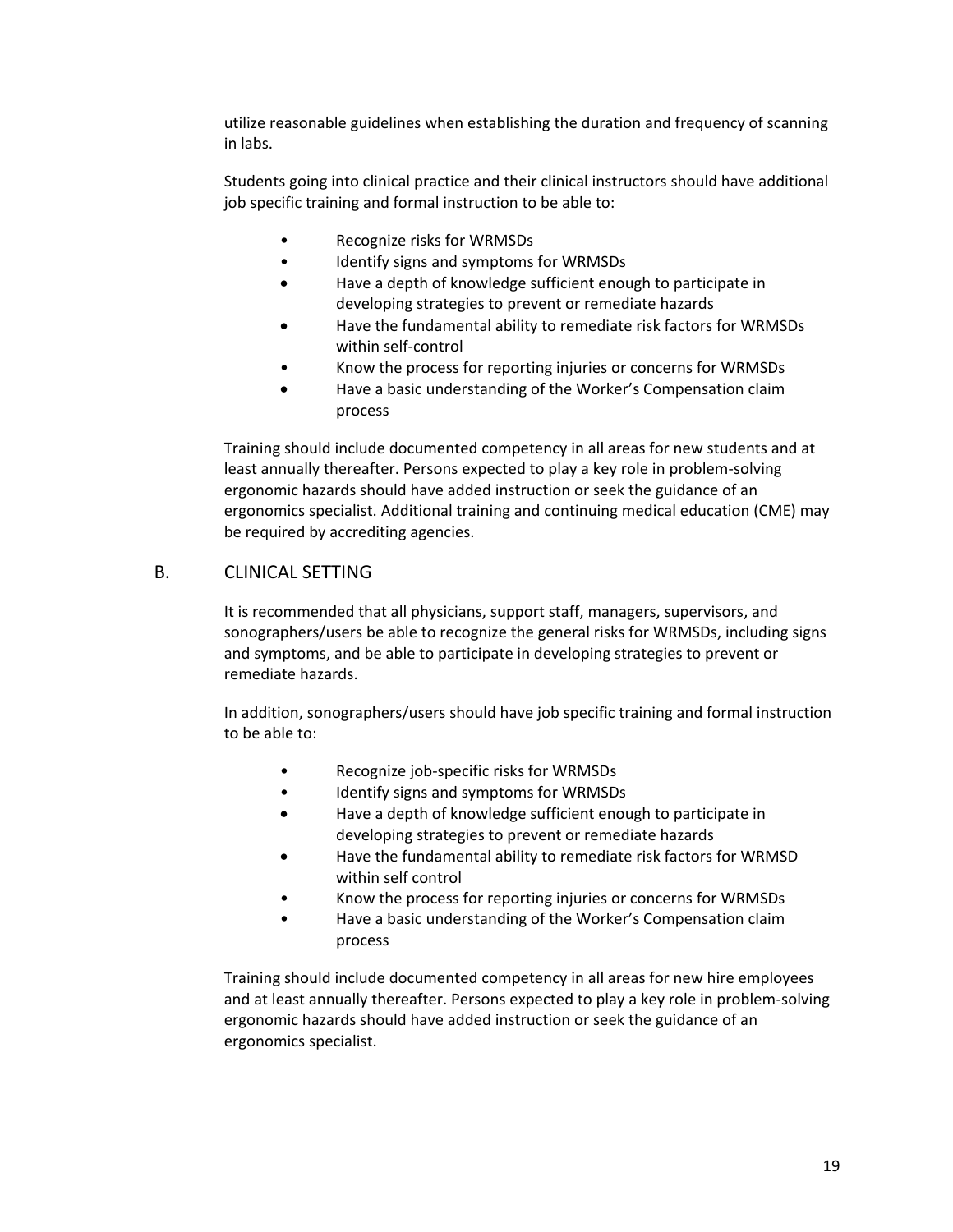# **REFERENCES**

1. Kroemer K, Grandjean E. Fitting the Task to the Human. 5th ed. Philadelphia: Taylor & Francis, Inc.; 1997.

2. Eastman Kodak Company. Ergonomic Design for People at Work. 2nd ed. (Rodgers S, ed.). New York, NY: Van Nostrand Reinhold International; 1989.

3. Salvendy G. Handbook of Human Factors and Ergonomics. New York: John Wiley & Sons, Inc.; 1997.

4. Hedge A. Cuergo: Computer workstation ergonomics guidelines. Cornell University Ergonomics Web. Available at: http://ergo.human.cornell.edu/ergoguide.html. Accessed August 25, 2016.

5. Computer Workstations eTool. United States Department of Labor Occupational Safety and Health Administration 2015. Available at:

https://www.osha.gov/SLTC/etools/computerworkstations/components\_monitors.html. Accessed August 25, 2016.

6. Farrell A. Connected Care - Wirelessly Enabled; Industry Snapshot of Point of Care Wireless Devices. HIMSS Management Engineering Performance Improvement Task Force; 2007. Available at: https://hctg.files.wordpress.com/2009/02/wtr2009newsletter.pdf. Accessed January 4, 2009.

7. Washington K. Workstations on Wheels: A Solution to Improve Care Delivery, Operational Efficiency, and the Organizations Bottom Line. Executive Healthcare Management Available at: https://hctg.files.wordpress.com/2009/02/wtr2009newsletter.pdf. Accessed December 29, 2008.

8. Gale K, Gale A. Nursing Adoption of IT: A Look from the Inside Out. KLAS Enterprises, LLC; 2007. Available at: https://hctg.files.wordpress.com/2009/02/wtr2009newsletter.pdf. Accessed January 4, 2009.

9. NIOSH Publication No. 97-117 Elements of Ergonomics Programs. Centers for Disease Control and Prevention; 1997. Available at[: https://www.cdc.gov/niosh/docs/97-117/pdfs/97-117.pdf.](https://www.cdc.gov/niosh/docs/97-117/pdfs/97-117.pdf) Accessed January 2009.

10. Whittemore D, Moll J. COWs and WOWs, Oh My! Health Management Technology Available at: http://www.healthmgttech.com/features/2008\_july/0708\_cows.aspx. Accessed December 29, 2008.

11. OSHA Act of 1970. United States Department of Labor Occupational Safety and Health Administration 2016. Available at:

https://www.osha.gov/pls/oshaweb/owadisp.show\_document?p\_table=OSHACT&p\_id=3359. Accessed October 14, 2016.

12. Recommendations for Continuous Quality Improvement in Echocardiography. Supplement to Journal of American Society of Echocardiography 1995;8(5):Part 2.

13. Ergonomics - Solutions to Control Hazards. United States Department of Labor Occupational Safety and Health Administration 2016. Available at:

https://www.osha.gov/SLTC/ergonomics/controlhazards.html. Accessed August 27, 2016.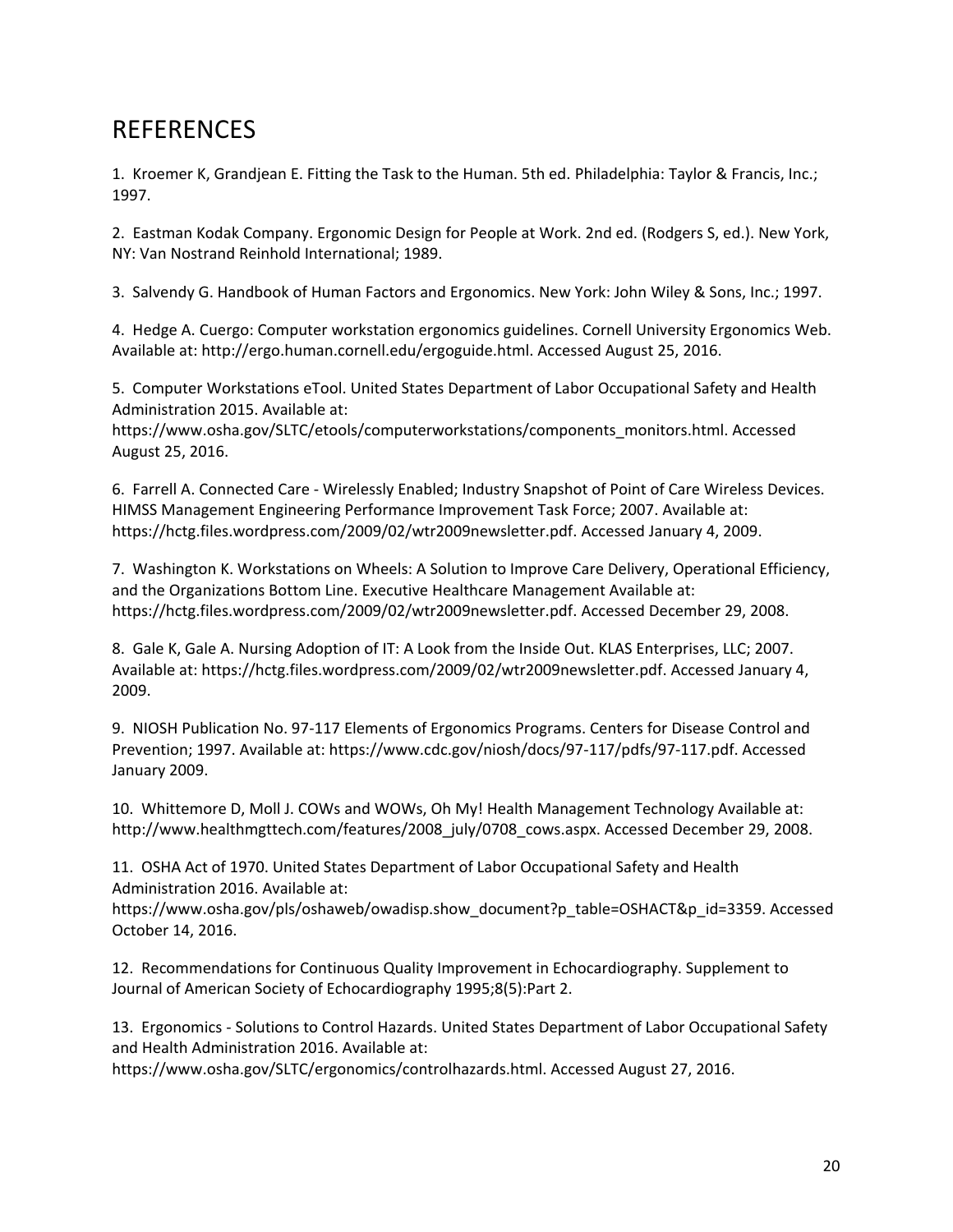14. American Nurses Association; Safe Patient Handling and Mobility. Available at: [http://www.nursingworld.org/MainMenuCategories/Policy-Advocacy/State/Legislative-Agenda-](http://www.nursingworld.org/MainMenuCategories/Policy-Advocacy/State/Legislative-Agenda-Reports/State-SafePatientHandling)[Reports/State-SafePatientHandling.](http://www.nursingworld.org/MainMenuCategories/Policy-Advocacy/State/Legislative-Agenda-Reports/State-SafePatientHandling) Accessed October 18, 2016.

15. OSHA Fact Sheet; Final Rule to Improve Tracking of Workplace Injuries and Illnesses. Available at: [https://www.osha.gov/Publications/OSHA3862.pdf.](https://www.osha.gov/Publications/OSHA3862.pdf) Accessed October 18, 2016.

16. Evans K, Roll S, Baker J. Work-Related Musculoskeletal Disorders (WRMSD) Among Registered Diagnostic Medical Sonographers and Vascular Technologists: A Representative Sample. Journal of Diagnostic Medical Sonography 2009;25(6):287-299.

17. American Nurses Association; Handle with Care Fact Sheet. 2016. Available at: http://www.nursingworld.org/MainMenuCategories/ANAMarketplace/Factsheets-and-Toolkits/FactSheet.html. Accessed January 24, 2017.

# **GLOSSARY**

**Administrative Control Measures**: Changes in work practices that reduce the frequency and/or duration of exposure to risk factor for WRMSDs. Although not as effective as Engineering Controls, Administrative Controls such as staffing levels, task rotation, regulated breaks, and maintaining equipment can successfully reduce risk for injury.

**Anthropometrics**: Comparative data of human body dimensions for various populations. Often the 5th to 95<sup>th</sup> percentile of a user population is referenced in the design process in order to accommodate the largest cross section of users.

**Compact Ultrasound Systems**: See Point-of-Care Ultrasound Systems

**Control measures**: Ergonomic solutions implemented as a way to address risks for WRMSDs. Interventions include Administrative (work practice) controls and Engineering (environmental) controls, as well as Personal Protective Equipment. See Administrative Control Measures and Engineering Control Measures.

**Control panel**: The user interface of an ultrasound system for imaging controls and data input. May or may not include a separate keyboard.

**Demographic area**: The quantifiable characteristics of a given human population or population segment, such as when used to identify consumer markets.

**Engineering Control Measures**: Also called environmental controls, these are the most effective control measures since they result in physical change to the workplace, which eliminates/reduces the hazard of the job/task. Engineering controls such as protocol changes and providing appropriate equipment can eliminate risk factors altogether in some circumstances.

**Force**: Pressure applied uniformly over a surface, measured as force per unit of area. Examples include push/pull force, grip force, and applied compression force.

**Keyboard**: The user interface on an ultrasound system for input of patient data and other information. The keyboard may or may not be incorporated into the Control Panel.